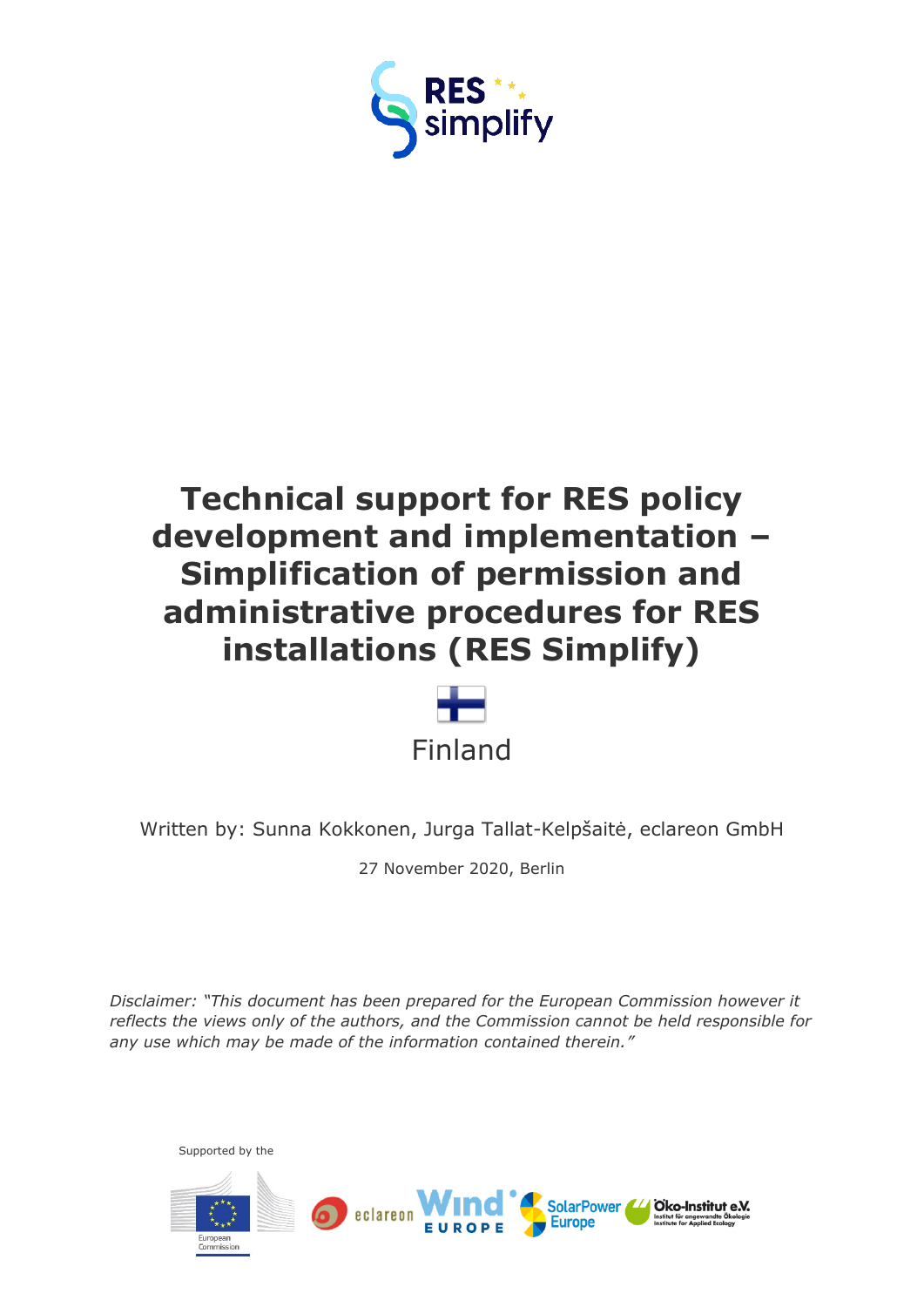## <span id="page-1-0"></span>**Executive summary**

This report covers three emerging RES-E or RES-HC technologies: onshore wind, geothermal and ambient heat.

For onshore wind, the main obstacle in the site selection phase is obtaining the approval of the Finnish Defence Forces, which has the right to veto any wind power project due to national security reasons. For geothermal and ambient heat, finding a suitable location for the installation in an urban setting can prove to be challenging.

All in all, the most significant barriers to RES installation permitting take place in administrative authorisation phase. For example, there are numerous processes to undergo and permits to obtain before an onshore wind power project can be realised. Municipalities enjoy wide autonomy in Finland, and their approval of the project is vital in the spatial planning process. Furthermore, the general public has wide complaint rights in connection of many processes, such as spatial planning and different environmental permits, and they can hinder a project or slow it down by years. As emerging technologies, large-scale geothermal and ambient heat projects have, so far, been able to complete the authorisation process with a light administrative burden, but the situation may change as these technologies expand in the future.

Obtaining the grid connection permit is usually an uncomplicated negotiation with the local DSO, which will result in a bilateral agreement between the producer and the DSO. However, as grid capacity cannot be reserved before the project is close to realisation, it is sometimes unclear to the developer whether there is space for the installation in the grid, causing them financial uncertainty. In case of geothermal and ambient heat projects, the project is usually either developed by the district heating operator or in close cooperation with them, ensuring them access to the district heating network.

Finland has already started implementing the RED II directive into its national legislation. The process has entered into a transition stage where small changes have already been made into the legislation (Act 764/2019) but the most significant changes are currently being processed in the Finnish parliament and its working group and are planned to enter into force in mid-2021.

Table 1 contains a traffic light assessment of the relevant process steps for the installation of onshore wind, geothermal and ambient heat in Finland.



#### *Table 1: Traffic light assessment of the relevant process steps*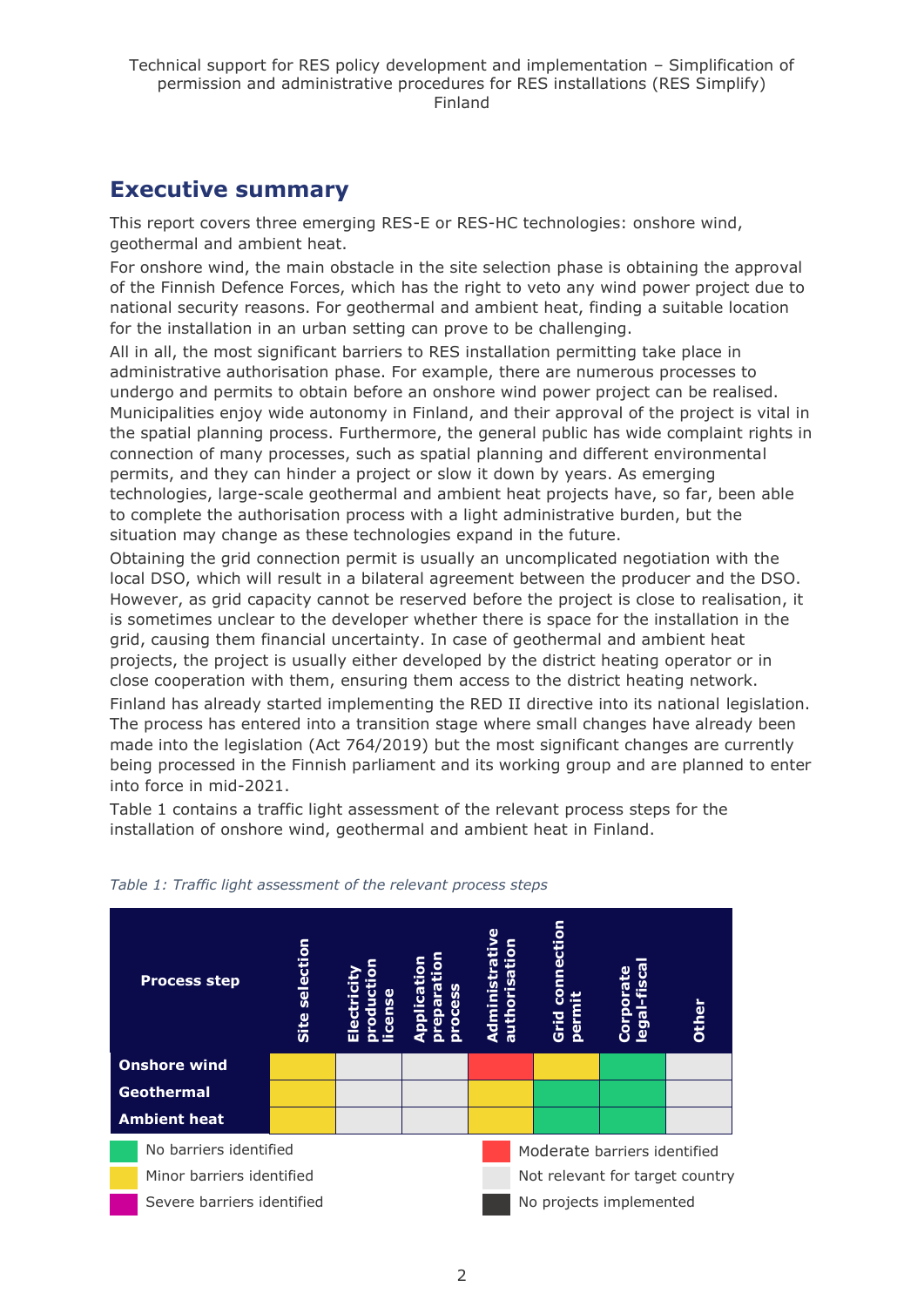## <span id="page-2-0"></span>**Table of contents**

| 6. Indicators to measure the performance of the overall process23 |
|-------------------------------------------------------------------|
|                                                                   |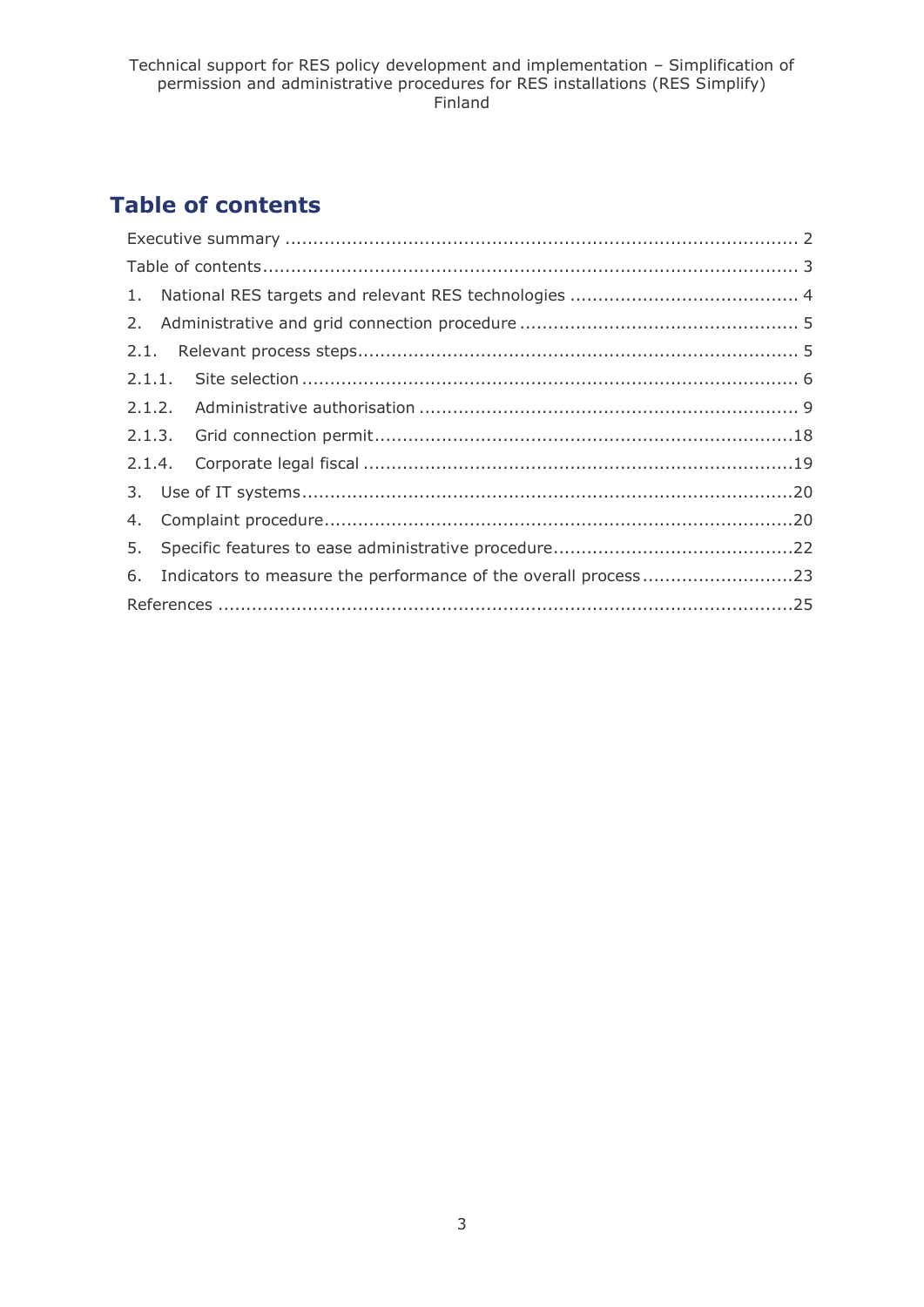## <span id="page-3-0"></span>**1. National RES targets and relevant RES technologies**

Finland is planning to increase the overall share of renewable energy sources (RES) in its final energy consumption to 54% by 2030, compared to the 2020 level of 44% (NECP Finland, 2019). In the electricity sector, the share of renewables will rise from 41% to 53%, and in the heating sector, from the current 54% to 61% (ibid.).

When looking at the current consumption figures, hydropower and bioenergy would be more relevant than onshore wind power, but their share in the energy system is already very established, and few changes are expected to take place in those sectors in the upcoming decade (ibid.). According to the Finnish NECP, onshore wind is projected to expand rapidly, growing its share of national electricity production from the current 8 % into 18 % of final consumption in a mere decade (ibid.). In order to enable such an exponential growth, the administrative and permitting procedures needed for constructing new wind parks are supposed to proceed smoothly. Finnish wind power has been subject to serious structural constraints in the past, such as the ongoing conflict of interest between wind power sector and the Defence Forces. Some of these obstacles still remain relevant, which will be explored further in the subsequent chapters of this report.

The need for heating is considerably higher in Finland than in many other EU member states due to Finland's Northern location. Geothermal and ambient heat – two rather experiment technologies – have been chosen for this report as key technologies, as well, even though they do not yet constitute a remarkable share of Finland's heat consumption. Biomass is already an established RES-H technology in Finland, and according to preliminary assessments, its importance is not in a steep rise, and its permitting procedures are already rather established and unproblematic. Therefore, geothermal and ambient heat can serve as a window to the future of European renewable heating, and the information on their permitting and spatial planning procedures in Finland can be highly helpful for other EU member states when they begin adopting these technologies in large scale.

Figure 1 displays the annual deployment of PV, onshore and onshore wind between 2010 and 2019. The figure underlines that a constant deployment of onshore wind has taken place in the recent years, with some interruptions in 2011 and 2018 and with a peak in 2016. New offshore wind capacities were added in 2017 only. The annual installed capacity of solar PV started to grow slightly since 2016.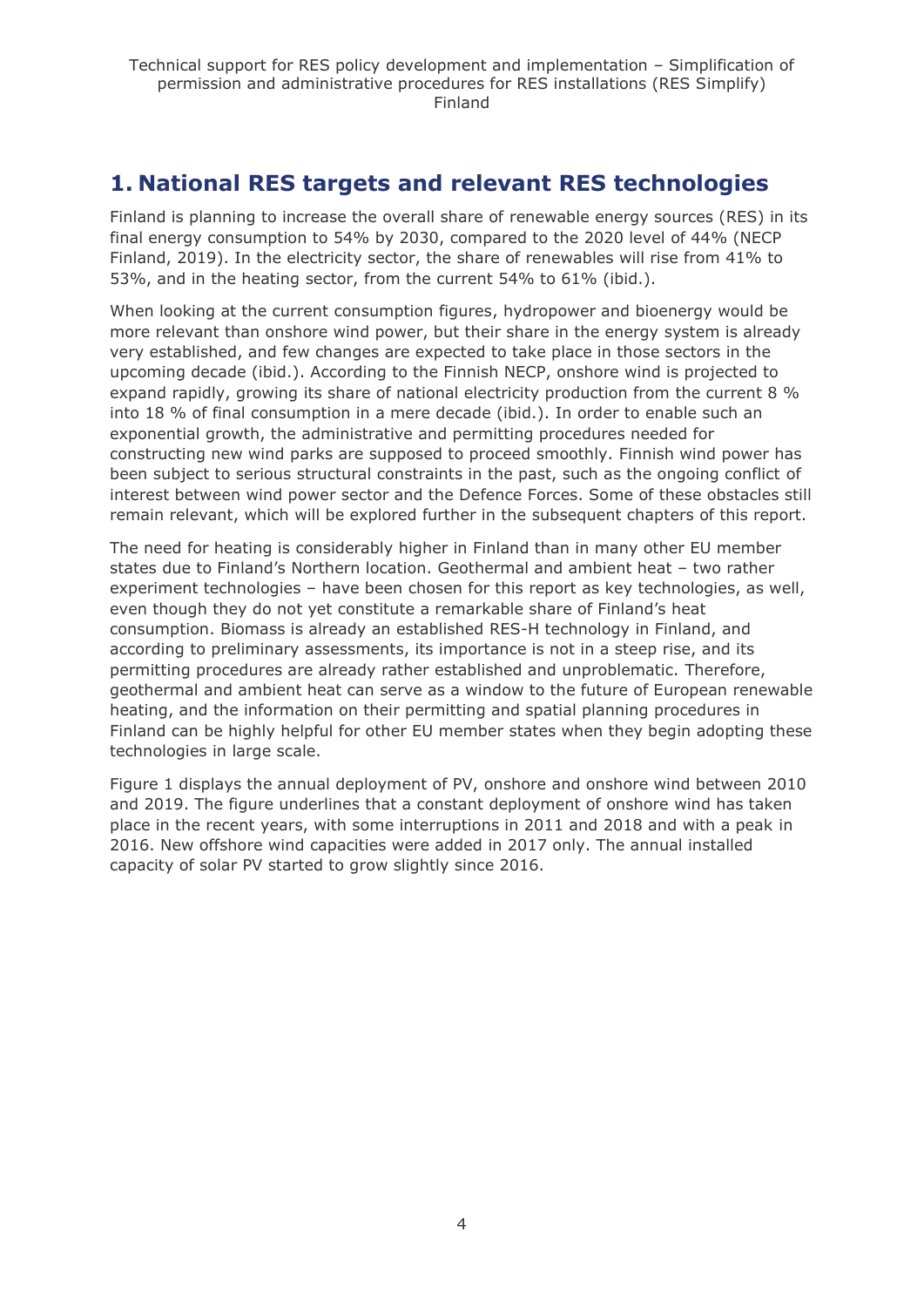

*Figure 1: Annual installed capacity of PV and Wind power 2010-2019 (source: EurObserv'ER)*



*Figure 2: Deployment of RES-E 2020-2030 (source: NECP)*

## <span id="page-4-1"></span><span id="page-4-0"></span>**2. Administrative and grid connection procedure**

## **2.1. Relevant process steps**

The first step towards the realisation of a renewable energy project is choosing a suitable site, including renting or buying the property, which the installation will be placed on. This step also includes concluding preliminary assessments in order to find out whether the site is appropriate for the intended installation, and in case of an onshore wind project, also consulting the Finnish Defence Forces.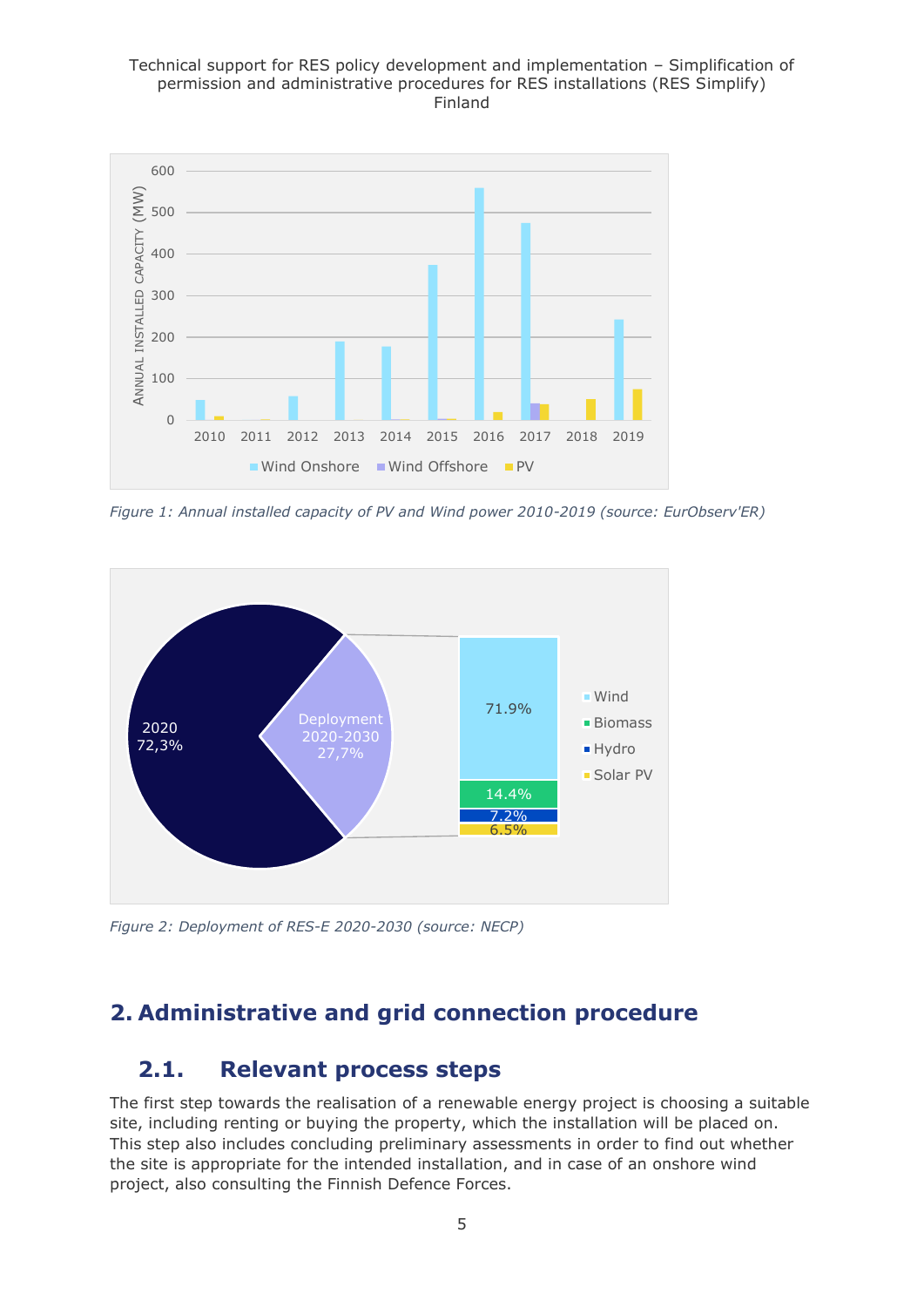Most permitting and spatial planning work is done in the process step "Administrative authorisation", where zoning processes, environmental permit applications, environmental impact assessments and construction permitting take place. This process step can consist of many separate or joint procedures and entail several rounds of public hearings and legal complaints.

Once all the necessary permits have been obtained, the project will proceed to the "Grid connection permit" stage, which is a relatively straight-forward process of the DSO and the project developer entering into a bilateral agreement.

Only onshore wind projects in a certain area in Western Finland are required to complete the "Corporate legal-fiscal" stage.

## **2.1.1. Site selection**

### <span id="page-5-0"></span>**Process flow**

The process of constructing a renewable energy installation (RES installation) begins with looking for a suitable location. The initiative for the project can originate from different actors: developers, municipalities, land owners, local entrepreneurs, or others, which has an impact on how the projects and thus permitting, too, will proceed. The most common form of securing the lot for a RES installation is to rent it from the land owner (either a municipality or a private owner).

It is important to be in contact with the municipality from the start in order to map out whether they would be open to the idea of a RES plant or installation to be built within their limits. Without the municipality's approval, it will be impossible to enter into the spatial planning stage. If the municipality is involved in the project since the beginning, it is highly likely that the project will not be rejected due to spatial planning issues.

Sometimes, suitable sites for RES installations, such as onshore wind power, are identified in regional land use plans (Rönkä, 2020). However, municipalities have the autonomy to decide whether to use those areas for wind power or not. All in all, municipalities have a high degree of autonomy in Finland (Local Government Act). Municipal-level spatial plans can also include suggested areas for RES installations.

At this stage, the project developer will also usually contact the local transmission system operator (TSO) and inquire information about free grid capacity in the area. Grid availability cannot, however, be reserved before the project fulfils the DSO requirements, which are individual to each DSO (Kauppinen, 2020).

The Defence Forces technology, especially radar systems, are susceptible to interference from wind power installations and thus, Defence Forces possess the right to veto a wind power project due to national security reasons. Wind mills exceeding 50m in height always require the Defence Forces approval, which implies that all commercial wind power installations having to undergo the consultation process. The consultation is free of charge. Therefore, the consultation takes place at a very early stage in order to find out whether the project can even potentially proceed (RNP, 2020). The developers are required to submit their request for the military opinion to the Defence Forces headquarters in electronic form (Defence Forces, 2020a). In case the Defence Forces Wind Power unit cannot undertake the assessment on their own, Technical Research Centre of Finland (VTT) will assist them and then, forward the assessment results directly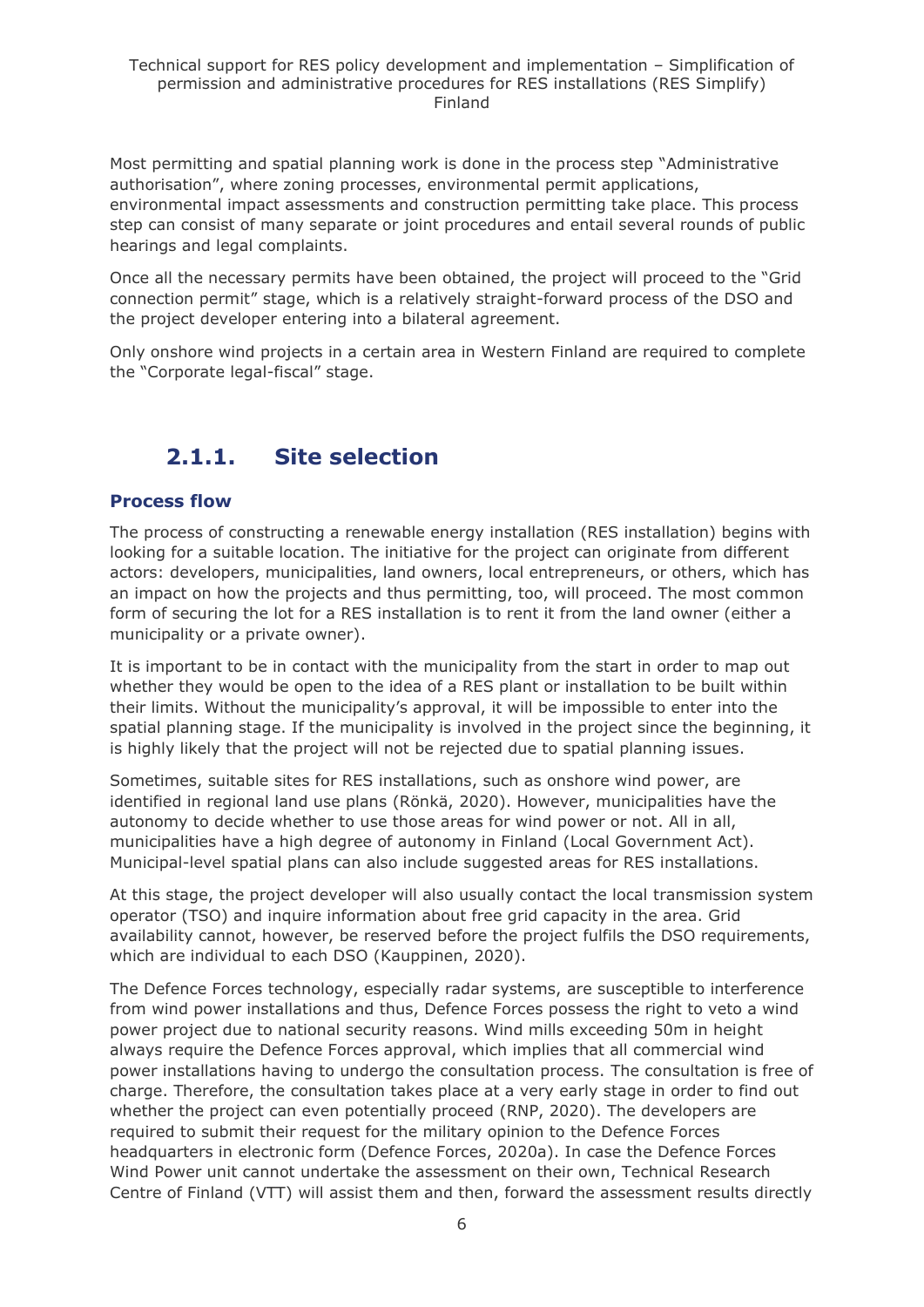to the Defence Forces, who will issue their final opinion on the matter (Defence Forces, 2020a; Defence Forces, 2020b).

### *Small-scale devices*

Before purchasing a micro- or small-scale RES installation, it is highly recommended to confirm the compatibility of the installation with the local distribution system operator (DSO) in order to make sure the intended installation matches the grid requirements and electricity safety requirements (Lehto, 2011).

### **Deadlines**

As the preliminary negotiations or dialogue with the municipality and the local TSO are not official procedures, there are no deadlines related to them. The Defence Forces consultation, as well, does not follow a set timeline but in general, interviewees and previous research describe it as a quick and efficient (Kauppinen, 2020; RNP database 2020). Developers usually do it as early as possible as the Defence Forces have the power to reject the project completely (RNP, 2020).

Even though the Defence Forces consultation is not an official assessment but a mere consultation from a legal point of view, it has been criticised for its lack of transparency. The criteria for approving or disapproving wind power projects are not public information due to their delicate nature as national security matters. This is highly problematic for developers and spatial planners as they have no way of finding out, which kinds of locations are not conflicting with the Defence Forces needs, except for consulting them with a project plan (Kauppinen, 2020; wind power consultant, 2020).

## **Detected barriers**

**Unclear grid capacity at early stage of the project.** In Finland, developers can only inquire about the available grid capacity in the moment of deciding on the site, but not reserve future capacity for their use before they have secured a valid construction permit. If permitting procedures will prove more complicated than anticipated or if the project is delayed due to time spent in courts caused by complaints, there may not be grid availability left anymore once years have passed since the initial inquiry (Kauppinen, 2020). Therefore, delayed projects always entail the risk of changes in the grid capacity and access. This barrier is unlikely to change as reserving space in the grid for unsure projects would be a significant risk for the local TSO.

**Difficulties with finding a suitable location in an urban setting.** Finding a suitable spot for any RES installation in a densely populated area, such as a large city, is all in all challenging due to several factors. Firstly, the more inhabitants and businesses there are in the area, the more people have the right to impact the construction permit process. In a similar manner, environmental permit processes and zoning become increasingly complicated when large numbers of local residents, associations or businesses are involved. Therefore, developers either try to choose a remote location for the new installation, which is a common strategy for onshore wind projects. Heating producers cannot place heating production far from the consumers, which has led to heating project developers preferring locations that are already in energy production use. For example, the Otaniemi geothermal plant and two large heat pump facilities in the Helsinki area are located adjacent to already existing plants (district heat operator, 2020; Maasta lämpöä, 2020).

**Defence Forces consultation.** The Defence Forces consultation process is perceived as the most significant barrier to onshore wind development as a whole (Kauppinen, 2020;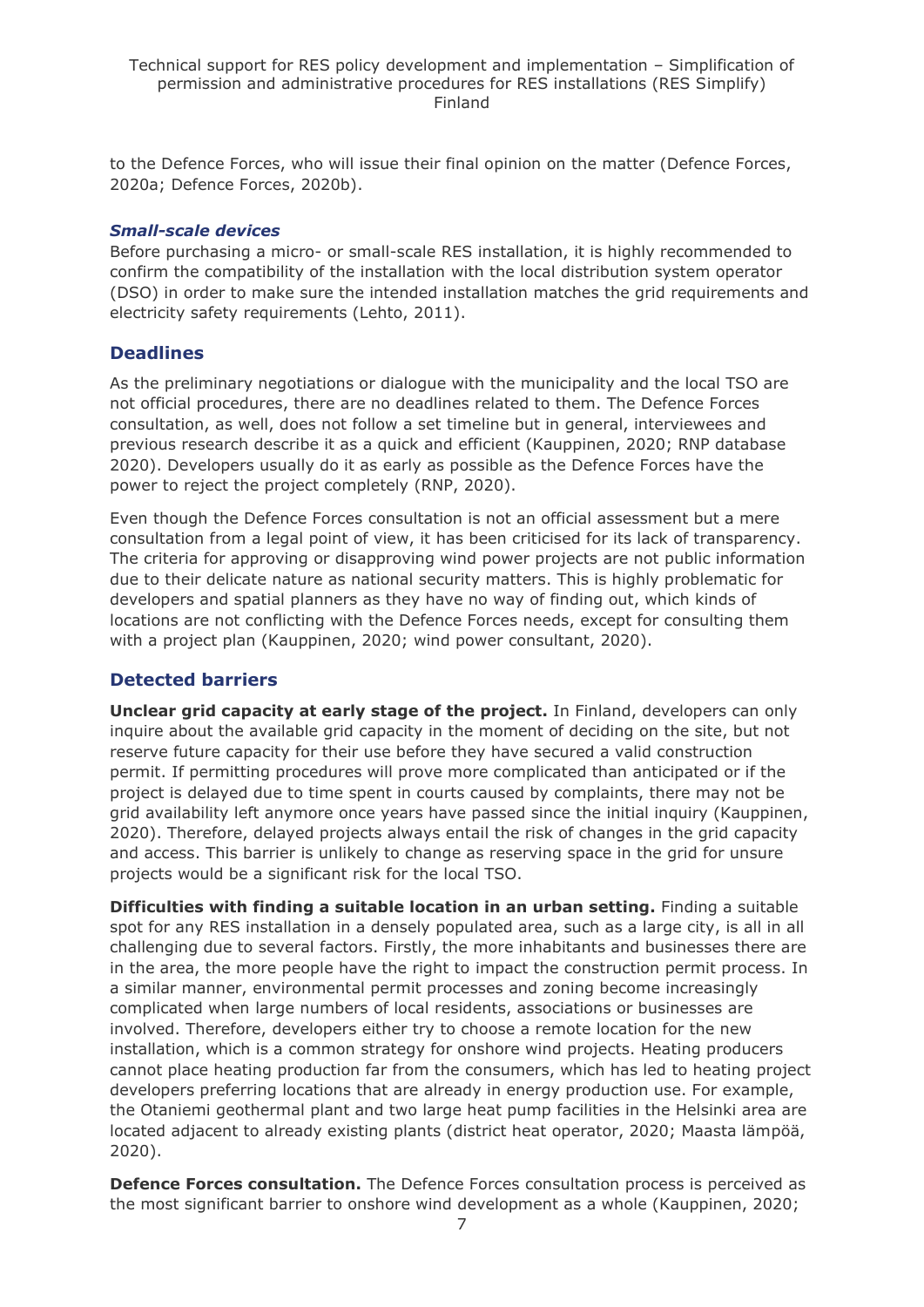RNP, 2020; Rönkä, 2020). The consultation is mandatory for all commercial wind power projects as all installations exceeding 50-metres in height are required to obtain it, and no commercial projects would construct turbines lower than 50 metres. The Defence Forces approval impacts a very high share of wind power projects, especially in the Eastern and Southern parts of the country, where it is virtually impossible to get a project approved by the Defence Forces (RNP 2020, Kauppinen 2020). Officially, the Defence Forces approval rate for the past decade is 88,2% (Defence Forces, 2020b) but applicants have already developed a sense of the kinds of locations could stand a chance of getting the approval and which not. The current imbalance in the distribution of wind parks across the country is so vast that it already threatens the grid access of potential new projects as large wind parks are clustered to Western Finland's coastal areas (Kauppinen, 2020; RNP, 2020). As wind power is projected to expand significantly in the upcoming decade (NECP, 2020), the issue of grid access is likely to worsen and to seriously hinder onshore wind power development in the country. The current Finnish government programme entails a pledge to address the issue, and a governmental working group has been assembled to work on it.

Another aspect of this barrier is the complete intransparency regarding the requirements of the Defence Forces approval. Information on the locations and features of radar systems and other military technologies that could suffer from wind turbine interference is classified and cannot be made public due to national security reasons. The software, with which the suitabilty of wind turbine locations is determined, is also not publicly available, which makes the developers' work very complicated according to interviewed experts (Kauppinen 2020; wind power consultant, 2020). The Finnish Defence Forces software appears to be more stringent than others used for similar purposes: for example, an external software from a NATO country was used to determine the suitability of a potential wind park location in Northern Finland by a developer, and it did not detect conflict between the turbine locations and military technology, but the Finnish Defence Forces software did (Personal interview, 2020).

The barrier also includes other problematic features for onshore wind projects. VTT has been appointed as the auxiliary body to Defence Forces without any kind of accreditation or tendering, and its expertise in the subject has never been questioned. Furthermore, the Defence Forces consultation "team" consists of a single officer, who holds a disproportionate amount of power in their hands according to the Finnish wind power sector (Kauppinen 2020, RNP 2020).

## **Identified good practice**

**Addressing the issues of Defence Forces Consultation.** In the recent years, the limiting effect of the Defence Forces on the onshore wind installations in the country has been addressed increasingly in Finland. The current government's programme, too, mentions the negative effects and pledges to conduct assessments on how to diminish them. A governmental working group has been set to work on the combining the needs of both wind power sector and Defence Forces better in the future as wind power's role in de-carbonising the Finnish electricity system will be significant (Jylhä, 2020; NECP Finland, 2019). According to an official from the Ministry of the Environment, the working group will deliver its first report in spring 2021 (Jylhä, 2020). The Defence Forces, too, are willing to increase the compatibility of their military technology and the pressure to install more onshore wind turbines in the country.

**Involving the public.** Developers planning urban projects acknowledge the locals' right to information about new projects and voicing out their opinion on them, and the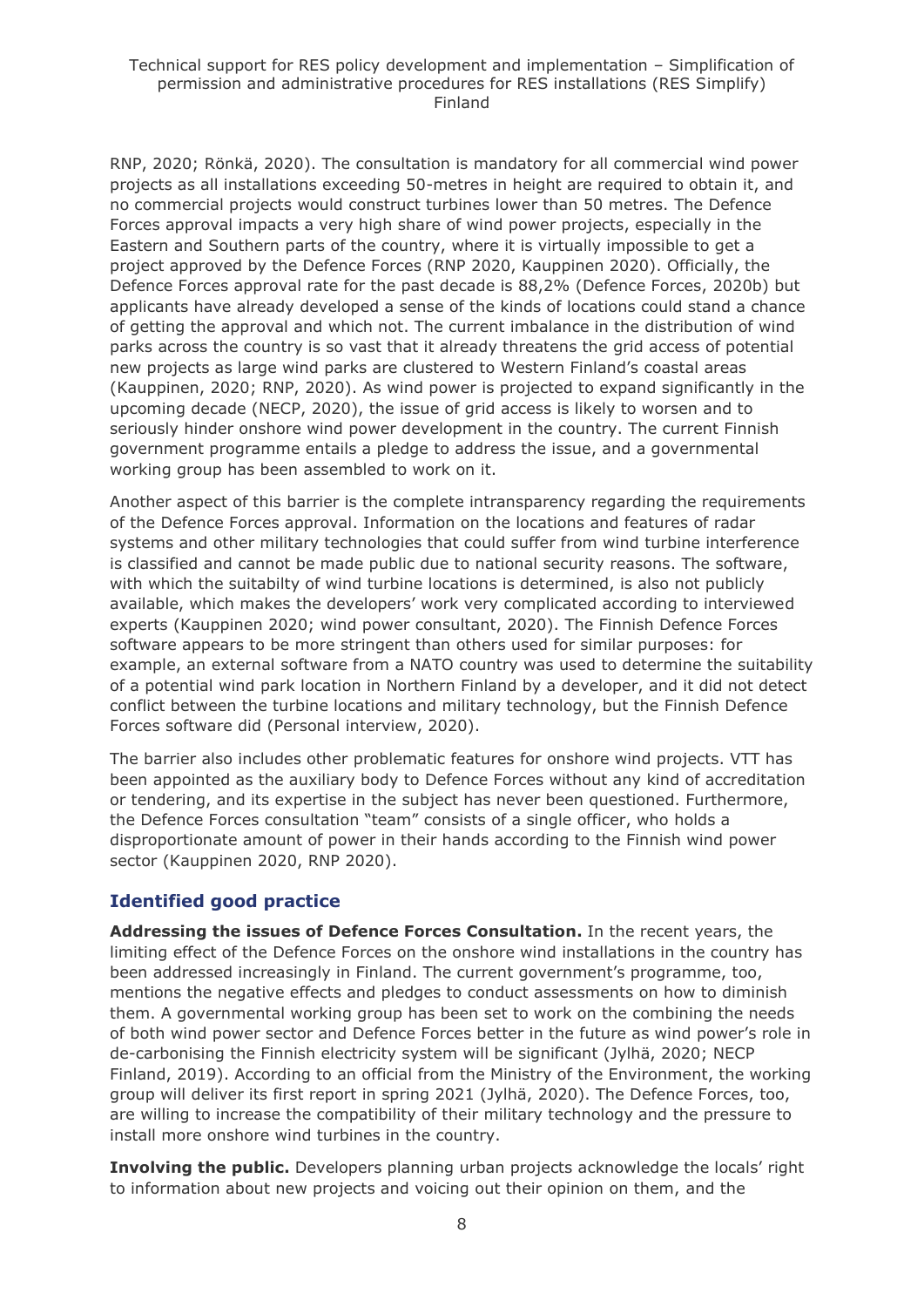interviewed experts state that their companies are doing their best to inform the public and to involve them in the projects from the beginning by considering their opinions about the preferred and not preferred locations for the installation (district heat operator, 2020; Maasta lämpöä, 2020; Kauppinen, 2020; RNP, 2020). Many developers strive for acquiring the locals' consent to their project at an early stage. According to the interviews, the developers' attitude towards public participation has also undergone a change within the last decade. Years ago, developers could appear as arrogant to the local population, not wanting to involve them in the process, but now the importance of local support has been acknowledged (wind power consultant; 2020; Veistola, 2020).

## **2.1.2. Administrative authorisation**

## <span id="page-8-0"></span>**Process flow**

## *Spatial planning*

The Land Use and Building Act sets the stage for the whole spatial planning and construction permit process. The spatial planning process begins with the developer and the municipality discussing the possibility of realising the project in the municipality altogether.

The spatial planning process usually consists of the following stages: initiating, preparation, proposal and adoption. The initiating stage entails making a plan for participation and assessment and the scale of the impact assessments necessary. In the preparation stage, the necessary assessments are conducted, and a public hearing will be organised. Once finalised, the proposed spatial plan will be made available to the public and relevant stakeholders (such as authorities or those impacted directly by the change) can submit their opinions on it. At the adoption stage, the municipal zoning board will take a decision whether to adopt the proposal plan or not. After adopting the changed plan, the public still has wide rights to file complaints about the municipal board's decision. Regional land use plans may entail areas that are preliminarily determined suitable for e.g., wind parks, but municipalities have the right to decide whether to use those areas for wind power or not (art.35-45 Land Use and Building Act).

The following elements are relevant to include in the proposal in case of a RES installation: road connections, cables (including underground or under-sea cables), potential power stations, protected areas and potential archeological relics located in the area (Land Use and Building Act; Tuulivoimayhdistys, 2020; Wind power consultant, 2020;).

Some Finnish municipalities are still new to permitting RES installations, which can lead to delays and miscommunications during the spatial planning process.

## **Onshore wind**

The kind of spatial planning needed for an onshore wind power installation depends on where the planned project is located and what kind of impact it could have on the local environment. The simplest way is when the planned installation does not require changing the local master plan or other spatial plans, nor poses a potential risk for the local environment. In that case, the developer will apply for an exemption from spatial planning (suunnittelutarveratkaisu) from the municipality authorities (Tuulivoimayhdistys, 2020). If the local master plan or other relevant spatial plan has to be changed in order to include the planned wind power project, the developer and the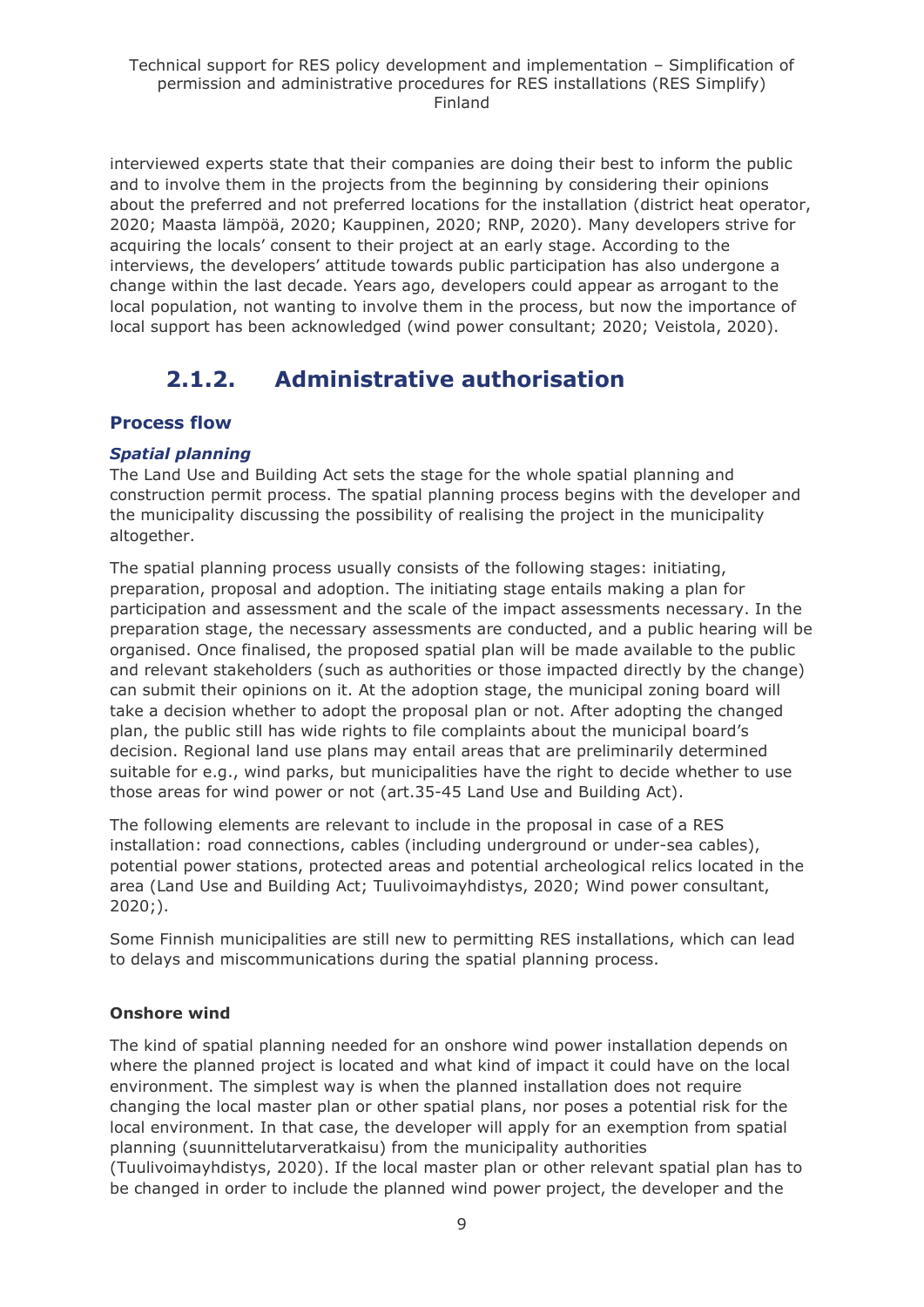municipality will begin working on changing the plan – if the municipality is politically willing to develop wind power in the area.

According to the 2011 adjustment to the legislation, the costs of changes made to the municipal master plan could be covered by the developer and not the municipality in some cases (Tuulivoimayhdistys, 2020). In the standard procedure, municipalities are responsible for the costs of spatial planning.

Depending on whether environmental impact assessments are needed or not, the whole process of acquiring all necessary permits varies from a year (no EIAs) to up to three years (making changes to the zoning plan and conducting EIAs) (Tuulivoimayhdistys, 2019; art. 77 Land Use and Building Act). It is recommended to conduct environmental assessments necessary for EIA's and spatial planning in a coordinated manner as the same studies can often be used for both (Tuulivoimayhdistys, 2020).

#### *Environmental permit*

In general, RES installations do not need environmental permits as they are primarily intended for facilities causing environmental pollution or other harm to people or the environment, especially water bodies (art. 8-9 Environmental Protection Act).

Onshore wind power installations may need to acquire an environmental permit if the noise or light interference could cause significant harm to the residents of the area. The best way to ensure the realisation of a wind power project is to choose the location so that such risk can be avoided and no environmental permits will be needed (Ymparisto.fi, 2018). Similar guidelines are applicable to geothermal power plants as they, too, can cause disturbing noise. Ambient heat and geothermal installations may also cause interference to the underground or surface water systems, in case of which they can be required to apply for an environmental permit (Ymparisto.fi, 2020). The process as a whole takes approximately 4 months (Tuulivoimayhdistys, 2019).

The permit procedure begins with submitting the necessary application documents to the online portal of the Regional State Administrative Agency. In some cases, the application can also be submitted in paper. There are several types of environmental permits but only the general permit is applicable to the types of RES installations described in this report (Ymparisto.fi, 2020). As is the case with other environment-related permit procedures, a public hearing will be organised before the authority will take its decision on the matter. The competent authority takes the decision based on the relevant pieces of legislation, and the decision will be given in writing. The decision is a public document and will be published on the Regional State Administrative Agency website (ibid.).

Environmental permits are part of the set of permits that can be applied for using a joint procedure (art. 3-15 Act 764/2019). In the joint procedure, all relevant applications are initiated at the same time on the same online platform, and all public hearings and feedback sessions are organised jointly. In a similar manner, all authorities will require additional documents at the same time, if needed, and all decisions are given to the applicant at the same time. It is still possible to apply for the permits through separate procedures (Ibid.)

#### *Environmental Impact Assessment (EIA)*

Not all power plants or installations are required to conduct EIAs. Therefore, the first step in the EIA process is to consult the regional Centre for Economic Development, Transport and the Environment (ELY-keskus) to determine whether EIA is needed for to the project.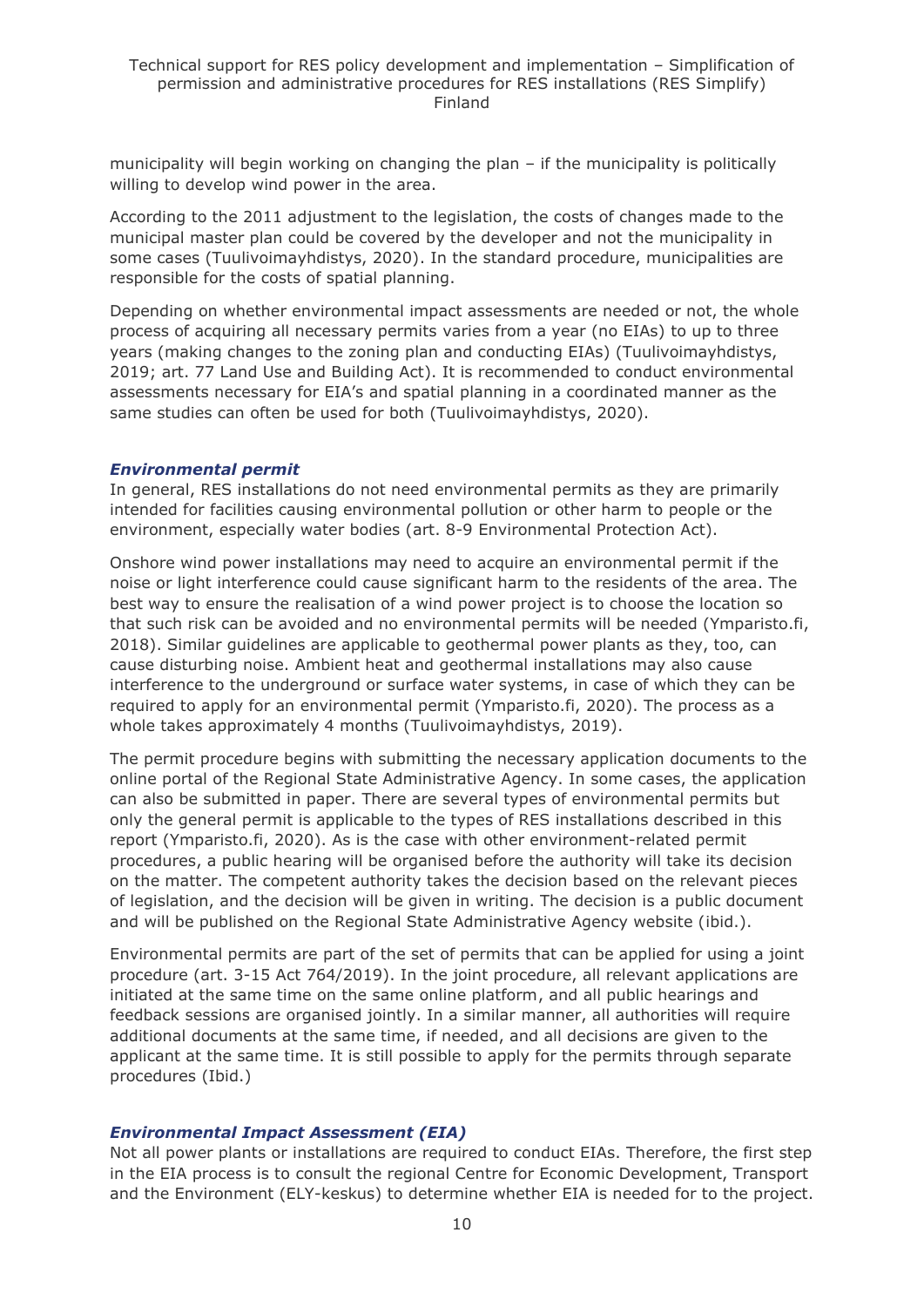In the onshore wind sector, EIAs are usually only necessary when the planned wind power project is either located near inhabited areas that could be potentially impacted by the noise or lights caused by the turbines, or if the project is located in or in the vicinity of protected areas or prominent bird migration routes, or it could have a negative impact to the scenery as a whole. These scenarios can usually be avoided by the careful consideration of the installation or plant location. Furthermore, the environmental administration as issued several documents informing developers about suitable levels of interference, e.g. noise (Jylhä, 2017).

The regional ELY-keskus is, in general, responsible for coordinating and monitoring the EIA process. Conducting the assessments and covering their costs is on the responsibility of the project developers. The general purpose of EIAs is to map out the potential impacts the project would have on the local population, nature, built environment, natural resources, and landscapes. Under the pre-2020 legislation, EIAs were already available for a joint procedure together with the spatial planning process, and since the Act 764/2019 entered into force in September 2020, they can also be harmonised with other environmental permits, such as water permits.

The project developer is responsible for covering the costs of the EIA itself as well as public hearings and communication (art 38 EIA Act).

All EIA processes consist of two stages: the program stage, which determines the nature and amount of assessments necessary and how to ensure public participation in the processes; and the review stage, in which the necessary assessments are conducted and the results are compiled into the EIA review (Ympäristöministeriö 2018, art. 14-20 EIA Act).

A decade ago, both national and regional authorities were rather inexperienced with conducting EIAs in connection to onshore wind installations. As the number of onshore wind parks has steadily grown in the country within the past decade, the regional and state-level authorities' permitting expertise has increased. According to several interviewees and previous research, EIA processes have become smoother, more efficient and more cooperative in the last ten years (Kauppinen, 2020; wind power consultant, 2020; Veistola, 2020; RNP, 2020). Emerging technologies, such as largescale ambient heat and deep geothermal, may be facing similar initial difficulties in the EIA processes but the example set by onshore wind indicates that authorities and other stakeholders will be familiarised with them relatively quickly, too (Veistola, 2020).

### **Onshore wind**

The need for EIAs for onshore wind parks depends on the location and the number of turbines installed. If the park consists of 10 turbines or more, it is always necessary to enter into the EIA process (Tuulivoimayhdistys, 2019). It is usually in the developer's interest to combine EIAs with other assessments and public hearings, such as those included in the spatial planning process.

#### *Construction permit*

In order to be granted a construction permit, the planned construct has to comply with all the applicable provisions of the Land Use and Building Act. The first step in the construction permit process for RES installation is finding out whether a regular construction permit will be sufficient, or if special conditions for construction permit need to be addressed by the applicant, or whether the intended location requires a deviation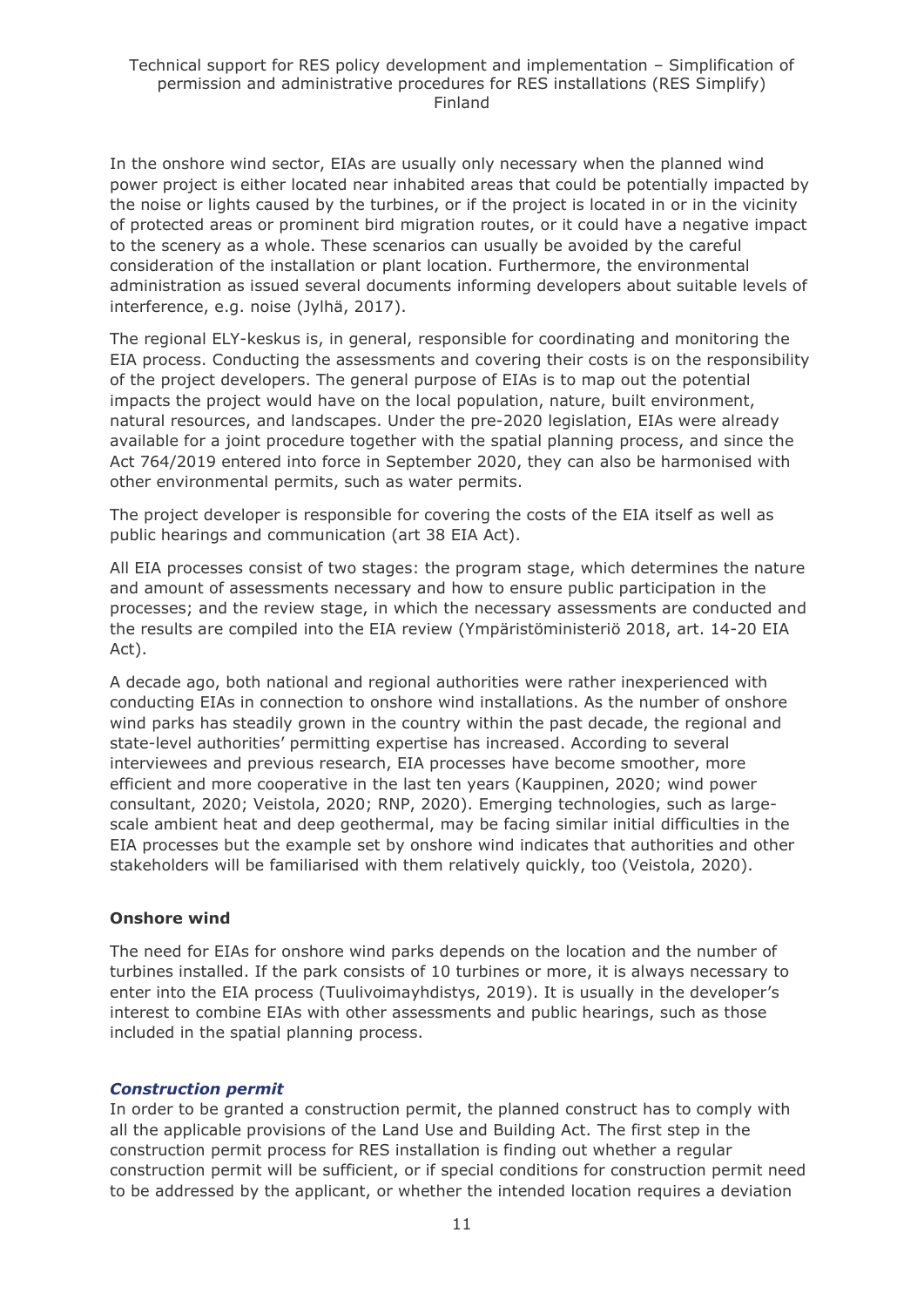from the already existing zoning plan. In the last case, the applicant has to apply for a deviation decision before moving on to the construction permit application. The competent authority for granting a deviation decision is the technical department of the local municipality. When applying for a deviation, the applicant has to provide detailed documents and technical drawings of the intended building and other infrastructure that will be installed (e.g., roads, cables, or sewage systems), show their ownership or lease agreement of the property, and consult their neighbours and others impacted by the project (art. 171-175 Land Use and Building Act). The applicant is responsible for covering the costs of organising the stakeholder hearing. If the deviation decision is positive, it will be delivered to the applicant in writing by mail. The deviation is granted with the condition of applying for a construction permit within a certain time window (max. two years) (Ymparisto.fi, 2017b; art. 130-143 Land Use and Building Act).

The regular construction permit application process proceeds in the following manner: the applicant will submit necessary documents to the municipal construction inspection authority. The applicant is legally obliged to announce having initiated the application process to the neighbours of the project property, giving them a change to comment the plan. The owners of the properties next to the project property or opposite to it count as neighbours. Once the municipal authorities have either accepted or rejected the construction permit application, the decision will be delivered to the applicants, to other competent authorities and to those who have requested to receive it. In case the necessary changes to the spatial plan have not entered into force yet, a conditional construction permit can be issued. In such a situation, the construction permit will only become valid once the spatial plan has been accepted (art. 130-143 Land Use and Building Act; Ymparisto.fi, 2015). Constructions can only begin when all necessary permits have been obtained and the deadline for making a complaint has expired, as well.

The applicant is responsible for the financial expenses covering inspection and monitoring fees, or other administrative costs caused to the municipality (Ymparisto.fi, 2015). The municipal building inspector is in charge of the supervision of construction permits and ensuring the compliance with all conditions and legal requirement applicable to the project (art. 149 Land Use and Building Act).

The issue with municipal authorities' inexperience with renewable energy technologies can occur during the construction permit procedure, as well. However, according to an interviewee, construction inspectors have begun to network across the country and share their expertise with RES installations with their colleagues. All in all, an interviewed expert described the construction permit process as one of the swiftest procedures – if not dragged by neighbour complaints (wind power consultant, 2020).

#### *Obstacle permit*

In case a construction, such as a wind turbine, may constitute a hazard to air traffic, an obstacle permit is necessary, as codified in the Aviation Act. The permit is applied from the Finnish Transport and Communications Agency (Traficom) in a following manner: first, the developer needs to ask the air traffic service provider, ANS Finland, for a statement. For wind power plants located at the sea or in the coastal areas, a statement from the Finnish Border Guard may also be necessary. These statements are required to be attached to the obstacle permit application submitted to Traficom. The planned wind turbines are required to comply with the Traficom instructions for flickering and signalling. The constructions, such as wind farms, are also required to follow the grouping obstruction instructions with a two-level safety zone system where the inner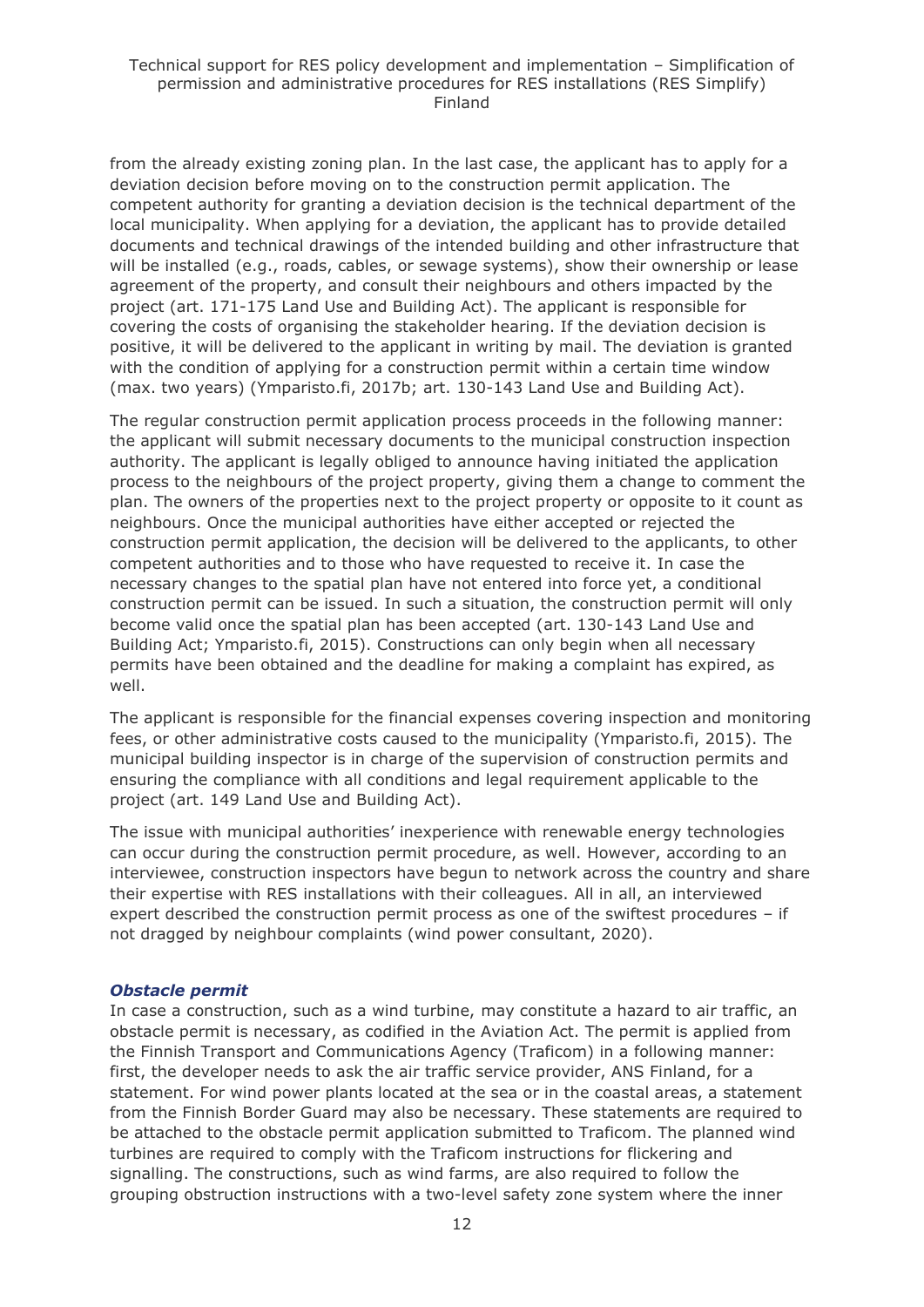safety zone needs to be at least 450 metres wide and the outer zone shall be at least 1.600 metres wide. The processing time for issuing obstacle permits vary and applications are subject to a fee (Traficom website, 2020).

#### *Demolition permit*

When decommissioning an old power plant or installation, a deconstruction permit may be necessary. The Land Use and Building Act determines the need for the deconstruction permit: in general, it is not permitted to demolish a building or other construction without a permit if the construction is located in a city plan area (art. 127 Land Use and Building Act).

When applying for a deconstruction permit from the municipal building inspection authority, the applicant has to provide information on its plans to comply with the deconstruction regulations, set by the article 139 of the Land Use and Building Act.

#### *Water permit*

The RES installations and plants that have the potential to influence the state, depth, flow or quality of the local waters, may be required to apply for a water permit. Deep geothermal installations, some ambient heat technologies or offshore wind turbines could have such an impact. The water permit is applied for from the local Regional State Administrative Agency. For example, one of the two large heat pump facilities of the Helsinki area district heating company, Helen, was required to acquire a water permit since it extracts heat from seawater (district heating operator, 2020). However, the interviewed expert states that the permitting process was uncomplicated as the heat pump system does not cause significant emissions or noise.

The interviewed experts raised no concerns about staffing issues in the competent authorities. As the number of RES installations and plants has steadily grown in the country within the past decade, the regional and state-level authorities' expertise has increased regarding permitting processes and RES technologies.

### *Small-scale devices*

Micro installations joining the 24kV distribution grid are exempt from most of the abovementioned permitting procedures. Before installing a small-scale RES installation, such as small wind turbine, the municipal construction authority needs to be consulted in order to find out whether a construction permit or an action permit will be necessary. Action permit is a light version of a construction permit for small non-interfering constructions or new parts to an already existing building (art. 126 Land Use and Construction Act). If yes, the procedures described above will be applicable, albeit in a smaller scale as the potential impacts of the project are only limited to the immediate vicinity of the installation, e.g., next-door neighbours.

## **Deadlines**

No universal deadlines apply to any environmental permit or spatial planning processes, as long as the process proceeds within the limits of good governance codified in the Administrative Procedure Act and other legislation regulating administrative processes. Each individual application is treated as a case of its own as they are subject to individual requirements regarding, for example, documents submitted or public hearings or neighbour consultations.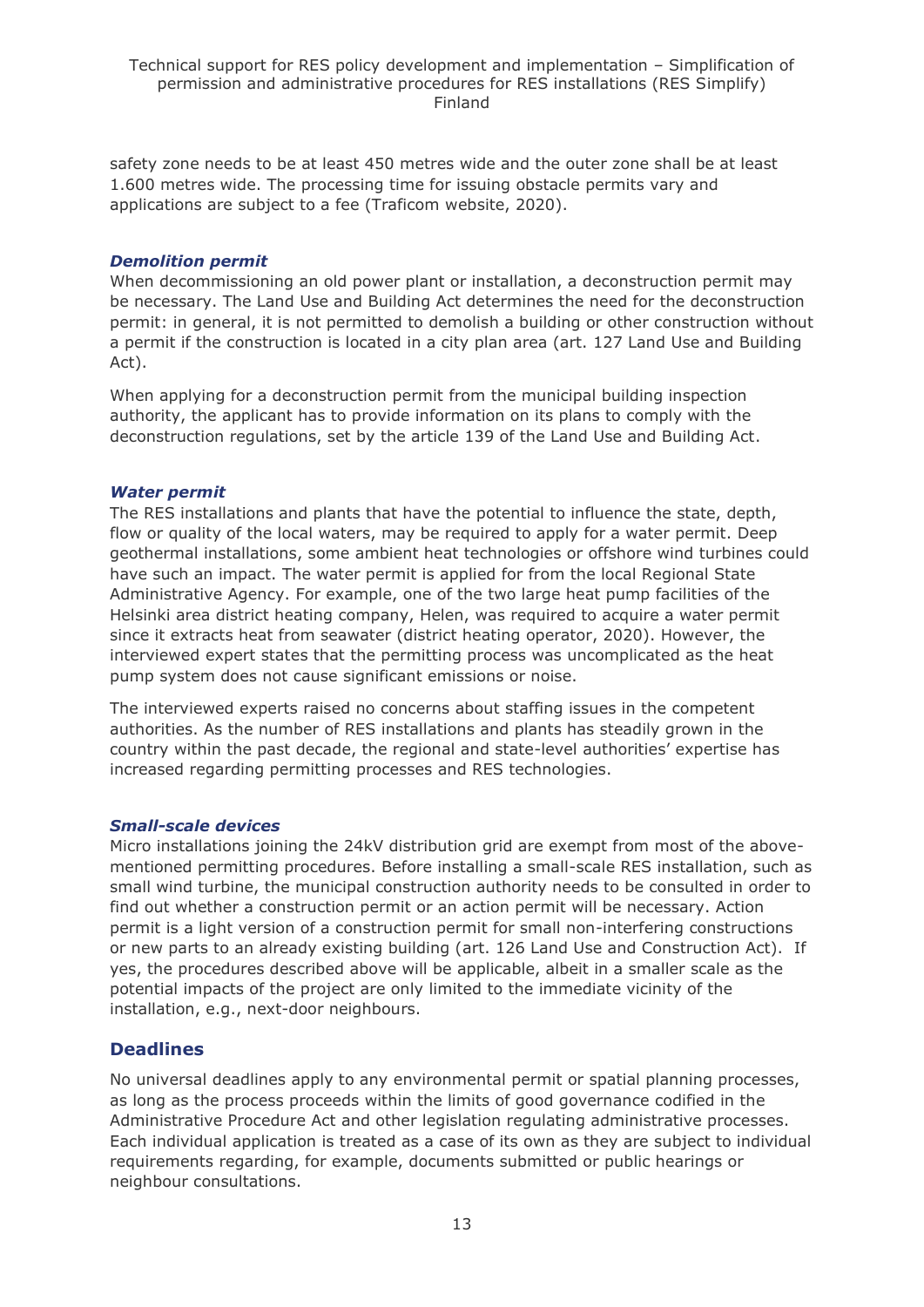### *Construction permit*

The construction permit can be revoked if construction works have not begun within three years of granting the permit, or have not been finished within five (art. 143 Land Use and Building Act). It is possible to extend these time limits by a maximum of three years at a time.

#### *Demolition permit*

It is required to inform the municipal construction inspection authority of the upcoming demolition works at least 30 days prior to beginning the demolition. If a demolition permit is needed, the authority in question will notify the addressee (art. 127 Land Use and Building Act).

The demolition permit can be revoked if the demolition works have not been carried out within three years of granting the permit (art. 143 Land Use and Building Act).

## **Detected barriers**

**Spatial planning and cables.** According to an expert from an environmentalist organisation, spatial plans for power plants or installations do not need to include very detailed plans of where cables will be drawn, and sometimes, the location of the cable is simply expressed as an arrow roughly pointing to a direction. More exact plans would be useful to know in order to assess the cables' impacts on the local environment and scenery as the placing the cable may have a serious impact on the ecosystem. The current regulation is that large cables (400kV) require an EIA made whereas smaller cables very rarely do, which is a grievance for environmentalist organisations and other actors concerned about environmental damage (Veistola, 2020). However, if an EIA is conducted, attention is paid to the planned project's energy transmission infrastructure, including cables.

**Slow spatial planning processes.** Making local zoning plans, which could enable wind power developers, for instance, to apply for a construction permit without making changes to the spatial plan, is a slow and very detailed process. In the worst-case scenario, making the plan and getting it approved by the administrative court can take so long that the wind turbine technology included in the plan has already become outdated (wind power consultant, 2020). As a result, the maximum hight for buildings in the municipal spatial plans ends up being lower than the height of the newest windmill models. The fast technological advance has taken even developers by surprise, and higher models are being released at an accelerating pace (RNP, 2020). After all, spatial planning is a political and not an administrative process, and municipalities have local autonomy over spatial planning in their area (wind power consultant, 2020).

**Wide complaint rights.** As can be seen from the complaint procedure descriptions above, citizens and other legal persons have wide rights to express their opinion and complain about decisions made. Having such extensive complaint rights in almost all permitting and spatial planning processes can lead to serious delays to renewable energy projects if these rights are evoked by several actors in many or all permitting processes. According to the interviewed experts, a renewable energy project may be subject to a lengthy legal complaint procedure four times, causing several years of delay as each individual complaint round can take up to 1,5 years (Kauppinen, 2020; district heating operator, 2020). The wind power sector regards the right to public participation as a very positive and necessary civil right to have, in general, but it is its abuses that wind power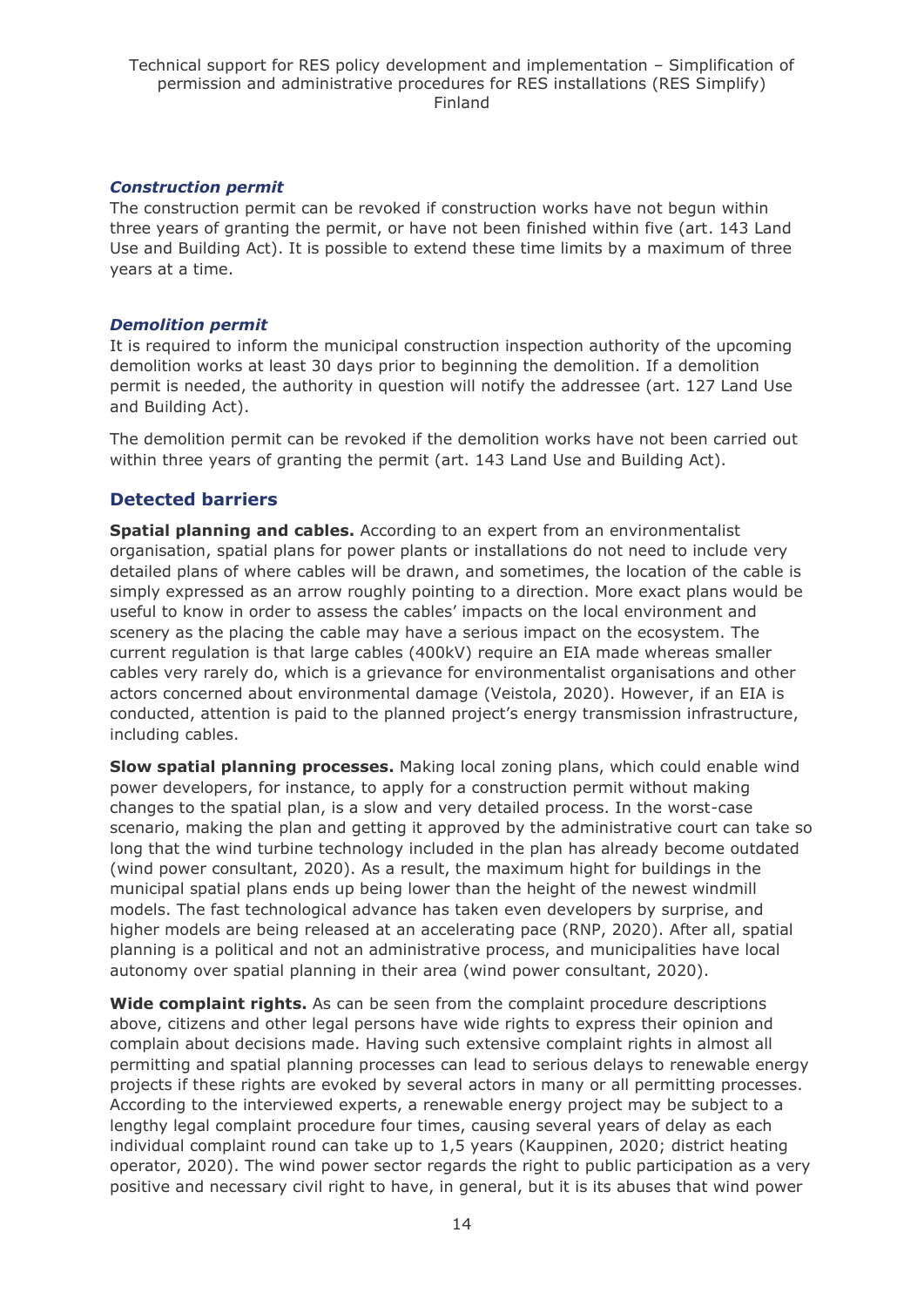projects suffer from (RNP, 2020). The legal process in itself does not often prove costly to the developer as most complaints are rejected but delaying the project may cause direct financial losses, or lead to other issues, such as decreased grid availability. According to the experts, the most complaint-heavy process is spatial planning.

**Complaints getting more "professional".** As RES technologies are becoming more and more common in Finland, all stakeholders are gaining more experience in the field: developing new projects, issuing permits or issuing complaints. According to an interviewee with more than a decade of experience in the wind power industry, those opposing wind power are becoming more "professional" at compiling compelling complaints. Skilfully drafted complaints can lead to longer delays in courts than insubstantial complaints (wind power consultant, 2020). On the other hand, some interviewees note that the overall public support for, for instance, wind power is on the rise, and local residents are no longer opposed to the idea of wind power *per se* after becoming more familiar with the technology (Veistola, 2020; Kauppinen, 2020).

**Unpredictable permitting procedure length.** As there are no binding rules in place for how long permitting procedures or spatial planning can take, it is difficult for developers to estimate the time needed (Kauppinen, 2020; district heating operator, 2020). The most significant cause for the uncertainty is whether substantial complaints will be issued and how many times during each permitting procedure (district heating operator, 2020). A complaint may take anything between 9 and 18 months in the Administrative Court and double the time in the higher court level, sometimes even resulting in the discontinuation of the project. According to the Finnish Wind Power Association statistics, a whopping 70% of all projects end up in court because of public appeals – but only very few complaints are successful (RNP, 2020).

**Conducting unnecessary EIAs.** If EIAs need to be conducted, the administrative officials usually require a higher number of them to be done than perhaps necessary due to two factors. Administrative officials may not assess the individuals needs of the particular project but to demand more than EIAs than necessary "to stay on the safe side" (Kauppinen, 2020; Veistola, 2020). The officials can also be worried about making a mistake and want to ensure possible misconducts are not their fault. This barrier has been more prominent in the past when neither administrative officials nor developers were experienced with the number and nature of necessary EIAs, and the situation has significantly improved in the recent years (Kauppinen, 2020; Veistola, 2020; RNP, 2020). This barrier is mentioned by both a wind power project developer and an expert from an environmental organisation, which may indicate that the number of assessments required is indeed too high.

**Research from other EU countries not considered in assessments.** Developers, who have expertise gained from other countries and international research to appeal to, regard their expertise or research data to be considered invalid by Finnish authorities, who would like to produce national assessments of a very similar topic. For example, a developer mentioned that Finnish authorities rejected a research conducted in another EU country, regarding the compatibility of a certain technology with a bat species, even though the species and the technology were exactly the same in the original research as in the assessment site. This could be potentially regarded as conflicting with EU legislation as EU goods and services should be treated equally in the area of free mobility. Furthermore, experiences from other EU countries are often based on more expertise as these countries may have employing the technologies in hand in larger scale or for a longer time than Finland (Kauppinen, 2020).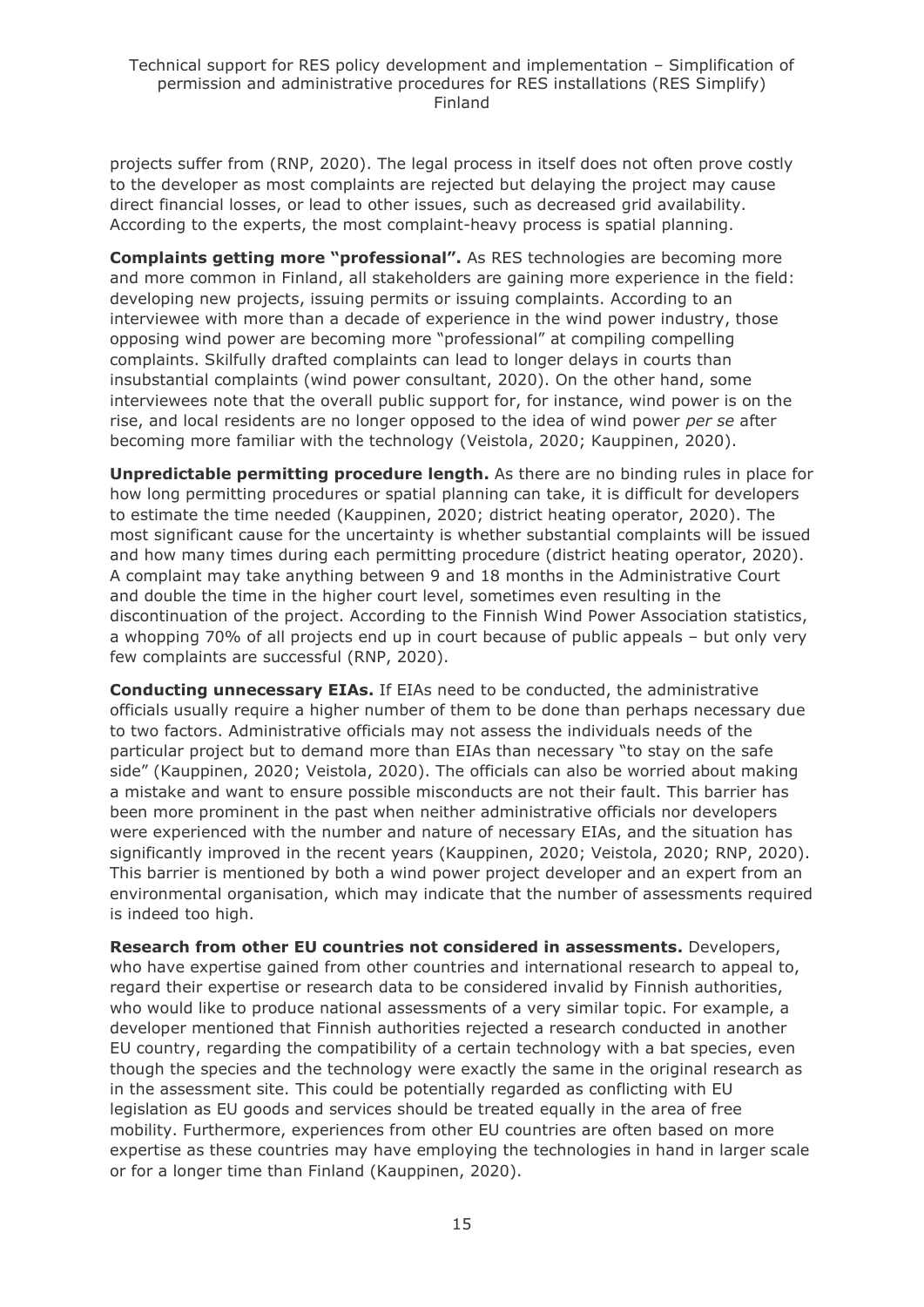#### **Complicated procedures for updating construction permits to newer**

**technologies.** As described throughout this report, long delays in especially wind power project permitting can lead to a situation where once the project finally acquires a construction permit, so much time has passed that the intended technology has already become outdated. Replacing it with more efficient and newer technology may prove very complicated and time-consuming, depending on the magnitude of change in technology, especially turbine height. If the municipal construction authorities regard the proposed change as minor, it is sufficient for the municipal construction inspector to approve the change. For example, updating the turbine into a 10 metres taller model could classify as a minor change. If the change is more substantial, an adjustment to the spatial plan may be required, leading to a considerable delay as the general public will be allowed to comment and complain again, and the change has to be approved by the municipality council, as well. All in all, this barrier is very common and highly impactful in Finland (wind power consultant, 2020; Kauppinen, 2020; RNP, 2020).

**Too much streamlining in permitting procedures.** Environmentalist organisations and other civil society actors are concerned about excessive streamlining and acceleration of permitting procedures due to two main reasons. According to the interviewee, "the lemon has already been squeezed dry" when it comes to further combining and streamlining of permitting procedures, at least in the wind power sector. (Veistola, 2020). Firstly, accelerated permit procedures could lead to shorter time windows for citizens to express their opinions on the planned projects, endangering the right to public participation. Secondly, some important assessments can be only carried out at a certain time of the year (e.g., during bat or bird migration), and rushing them could lead to poorer assessment quality and possibly harm the environment or the people living in the vicinity of the power plant or installation (Veistola, 2020).

Another side of the streamlining coin is the wind power sector's worry about a hasty implementation of the RED II directive in Finland without assessing its impact on the wind power sector. Both developers interviewed for this report are somewhat happy with the current procedures, and are worried that applying the RED II framework to an already functioning system could, in fact, complicate it further, slowing it down. For example, many processes, such as construction permitting, are municipal only, and centralising them to a regional one-stop-shop could increase the number of authorities involved, perhaps delaying it unnecessarily. In addition, all wind power developers are experienced in the field and not in need of a national information point or assistance (wind power developer, 2020).

**Municipality autonomy causing inconsistent permitting requirements.** There are no state-wide guidelines for dealing with small-scale RES plants, and each municipality has to create their own rules. As a result, there is large variation between different municipalities: some require a building permission, some do not, others ask for administrative fees and some require full plans in drawing. As a result, renewable energy developers have to spend additional time with each project. For example, some municipalities oblige all geothermal energy producers to apply for permits on a regional level whereas others grant them to producers themselves. Another example is granting building permissions on ground water areas: some municipalities allow that and others have prohibited the practice completely (RNP, 2020).

**Perfect one-stop-shop impossible due to the Constitution.** The Finnish constitution ensures a certain level of autonomy to municipalities, and centralising all permitting procedures in a state- or regional-level one-stop-shop would interfere with the autonomy of municipalities. In addition, further acceleration of permits for RES installations could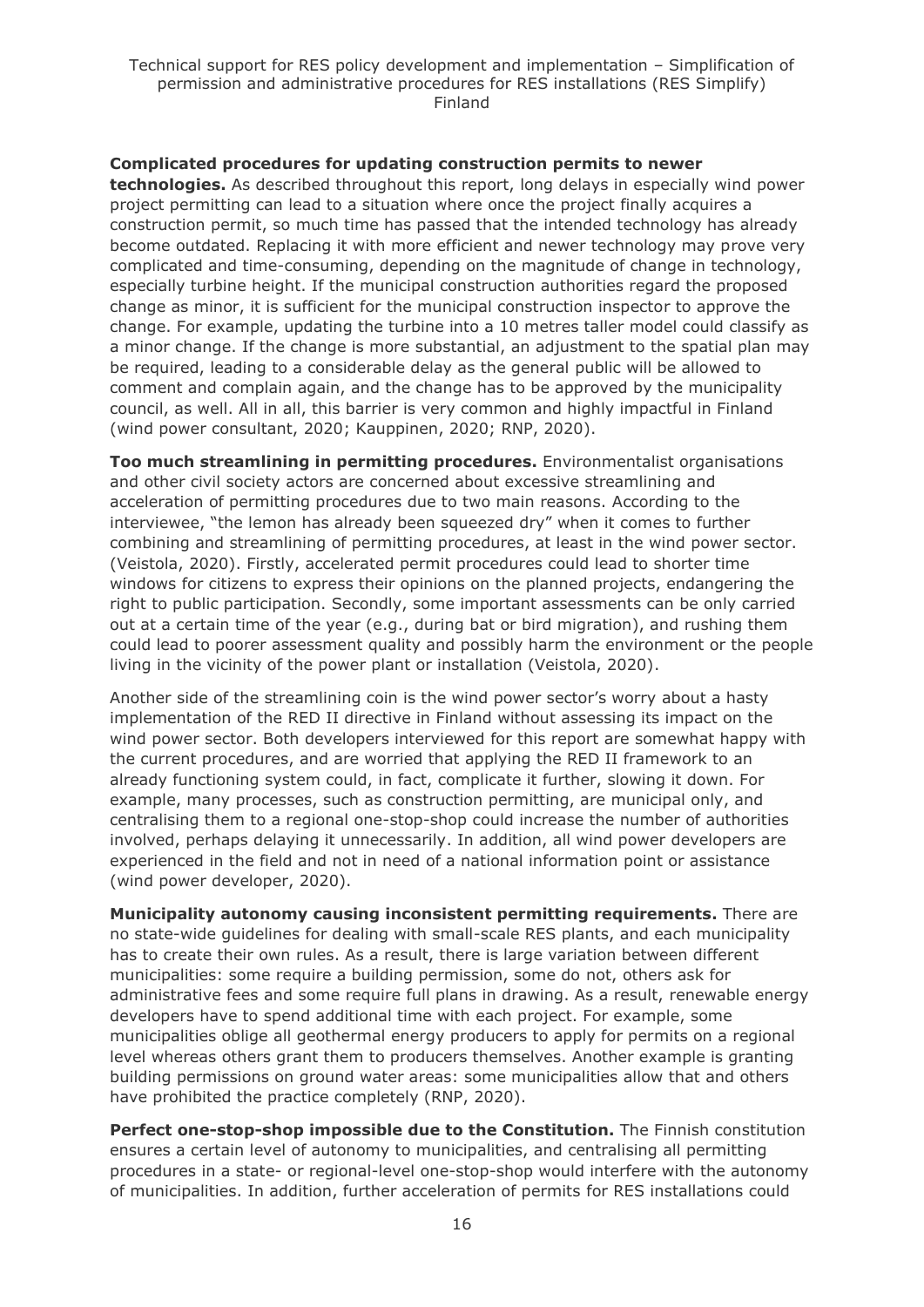lead to prioritising renewable energy projects over others, which interferes with the constitutional principle of equal treatment (The Constitution of Finland; Veistola 2020).

**Lack of environmental permits can endanger bird or bat populations.** As most wind turbines do not need to acquire an environmental permit, they cannot be subject to regulations that could safeguard the local bird or bat population. Environmental permits are mostly required from facilities causing emissions or other pollution, which is not the case for wind turbines. For example, the current environmental legislation does not allow for temporarily stopping wind turbines during bird migration, which could be a useful way to combine the interests of both wind power industry and nature conservation (Veistola, 2020). Another issue lies in spatial planning: major bid migration routes may have been taken into account by regional land use plans but they can be overlooked by municipalities conducting their own spatial planning (Veistola, 2020).

## **Identified good practice**

**Construction permitting authorities gaining experience in wind power.** As onshore wind has expanded rapidly within the last decade in Finland, the municipal authorities' expertise with it has also increased drastically. Municipal environmental and construction authorities exchange information with each other and have begun to network country-wide (wind power consultant, 2020). In addition, construction permit decisions from all across the country are public documents, and can be consulted as examples when in doubt.

**Light permitting procedures for underground operations.** Unlike wind power, which can interfere with several stakeholders' interests varying from the Defence Forces to noise-avoiding local population, and which is often subject to lengthy permitting processes, underground technologies such as deep geothermal can be installed with relatively light permitting procedures. The brand new Otaniemi deep geothermal plant, for example, only had to obtain an action permit (instead of a construction permit). If the planned installation is not located in ground water area and does not cause significant noise or light harm to the local population, nor significant emissions or pollution, there is no need for it to undergo heavy EIAs or obtain environmental permits. Furthermore, legal experts have concluded that the depths of several kilometres are comparable to open sea or open skies, enabling the installation to operate rather freely. The city of Espoo did not have an existing framework of acceptable values for the micro earthquakes caused by the drilling, which led to the developer and the University of Helsinki to develop a safety scale and to install measuring systems underground in order to safeguard the residents' health and safety. In addition to protecting the local population, conducting such measurements gave the University of Helsinki with valuable data for research use (Maasta lämpöä, 2020).

**Emerging framework for geothermal installations.** The construction works of the first deep geothermal installation in Finland are finished, and the technology has raised interest across the country. Therefore, the competent ministries have published guidelines on permitting geothermal installations for municipality use. The document does not set requirements as to which permit procedures will be applicable: municipalities have the right to decide on that by themselves. For example, the city of Helsinki has commented on the guidelines and recommended future geothermal installations to conduct EIAs, whereas the city of Turku is considering not requiring EIAs from a potential project that is currently being planned (Maasta lämpöä, 2020).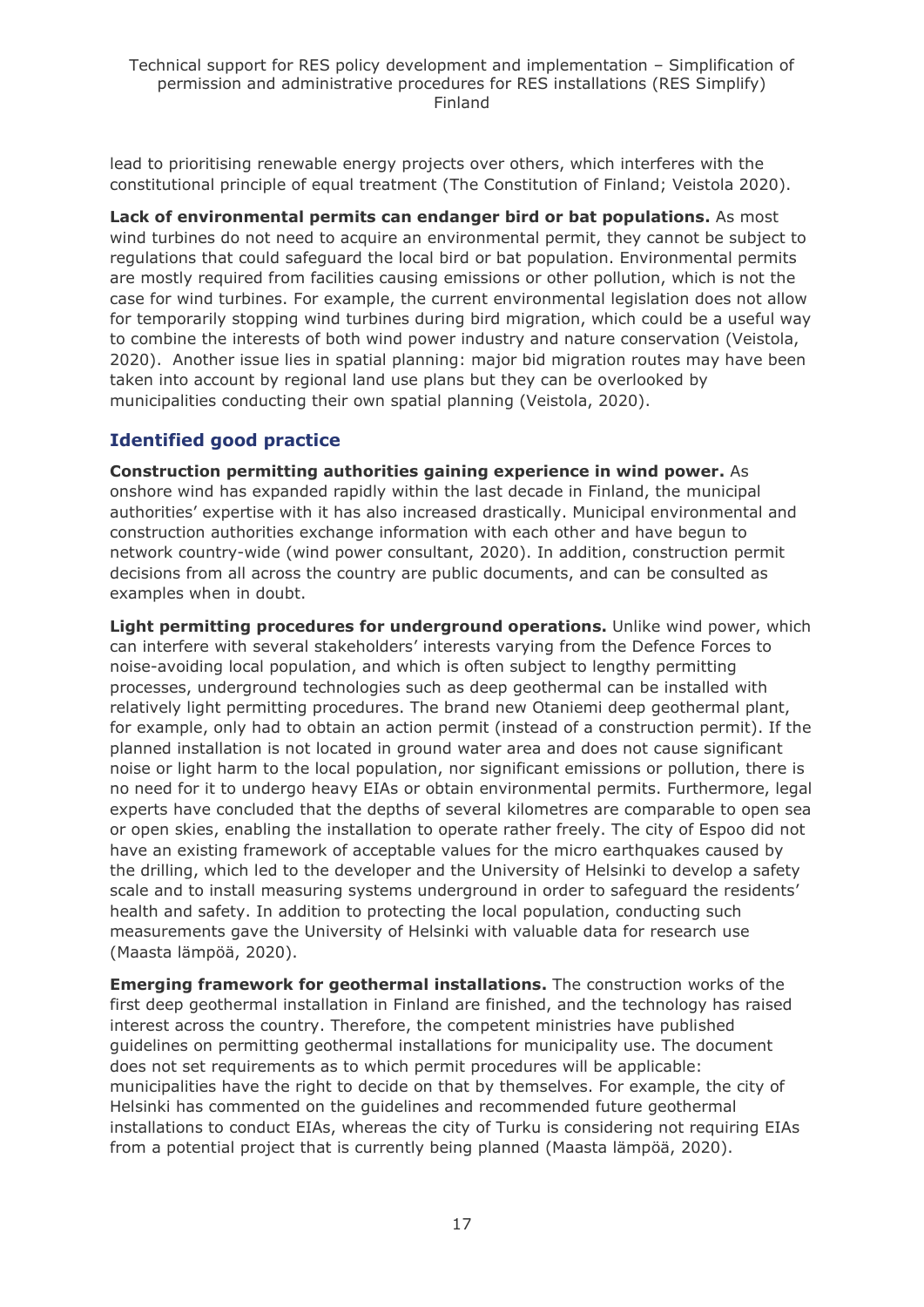## **2.1.3. Grid connection permit**

## <span id="page-17-0"></span>**Process flow**

Developers cannot secure a grid connection permit before the project has been approved in the local spatial plan. The local grid operator has the right to decide on which stage of the permitting procedure a project can be considered for joining the grid and therefore, they impose different requirements to electricity producers wanting to join the grid. Usually, the TSO will require at least an approval in the local spatial plan but some grid operators even require the project to possess a construction permit, too. When the grid connection agreement has been made between the project developer and the grid, the developer has 30 days to pay the grid access fee, which is EUR 600.000. TSO's treat all potential electricity producers equally and do not favour renewable energy sources over any other types of electricity production (Kauppinen, 2020).

During the survey, no problems regarding the competency and sufficient staffing of grid operators were identified. On the contrary, their experience with RES and openness to dialogue and new ideas have been emphasized (Kauppinen 2020, RNP 2020).

### *Small-scale devices*

Small RES installations, too, usually have to enter into an agreement with the DSO. Both the production of the micro installation and the electricity consumption by the household have to be measurable. The small-scale electricity producer – in this case, the owner of the micro RES installation – has the right to join the installation to the local grid if the installation fulfils all technical and safety requirements, and if the grid has a buyer for the produced electricity (Lehto, 2011).

## **Deadlines**

Joining the grid is always an agreement between the power plant owner and the TSO, and the timeline for that is determined by the parties of the agreement. However, the new facility needs to pay the joining fee within 30 days of signing the agreement (Kauppinen, 2020).

On average, project developers and other stakeholders in the RES sector are highly satisfied with their interaction with both local grid and the TSO, Fingrid.

## **Detected barriers**

**Unclear grid capacity at early stage of the project.** As stated in chapter 2.1.1. of this report, developers can only inquire about the available grid capacity in the moment of deciding on the site, but not reserve future capacity for their use before they fulfil the requirements for joining the local grid. If permitting procedures will prove more complicated than anticipated or if the project is delayed due to time spent in courts caused by complaints, there may not be grid availability left anymore once years have passed since the initial inquiry (Kauppinen, 2020). Therefore, this barrier mainly concerns projects that are undergoing several permitting and zoning processes entailing wide rights for legal complaints as the complaint rounds in the administrative court are usually the most time-consuming part of RES project development. There is always a risk that a project riddled with several delays can be too late for applying for the grid connection if another electricity project in the same area proceeds faster and is granted the capacity that was still available at the time of the initial inquiry (Kauppinen, 2020; wind power consultant, 2020). Therefore, this barrier is actually not created by the TSOs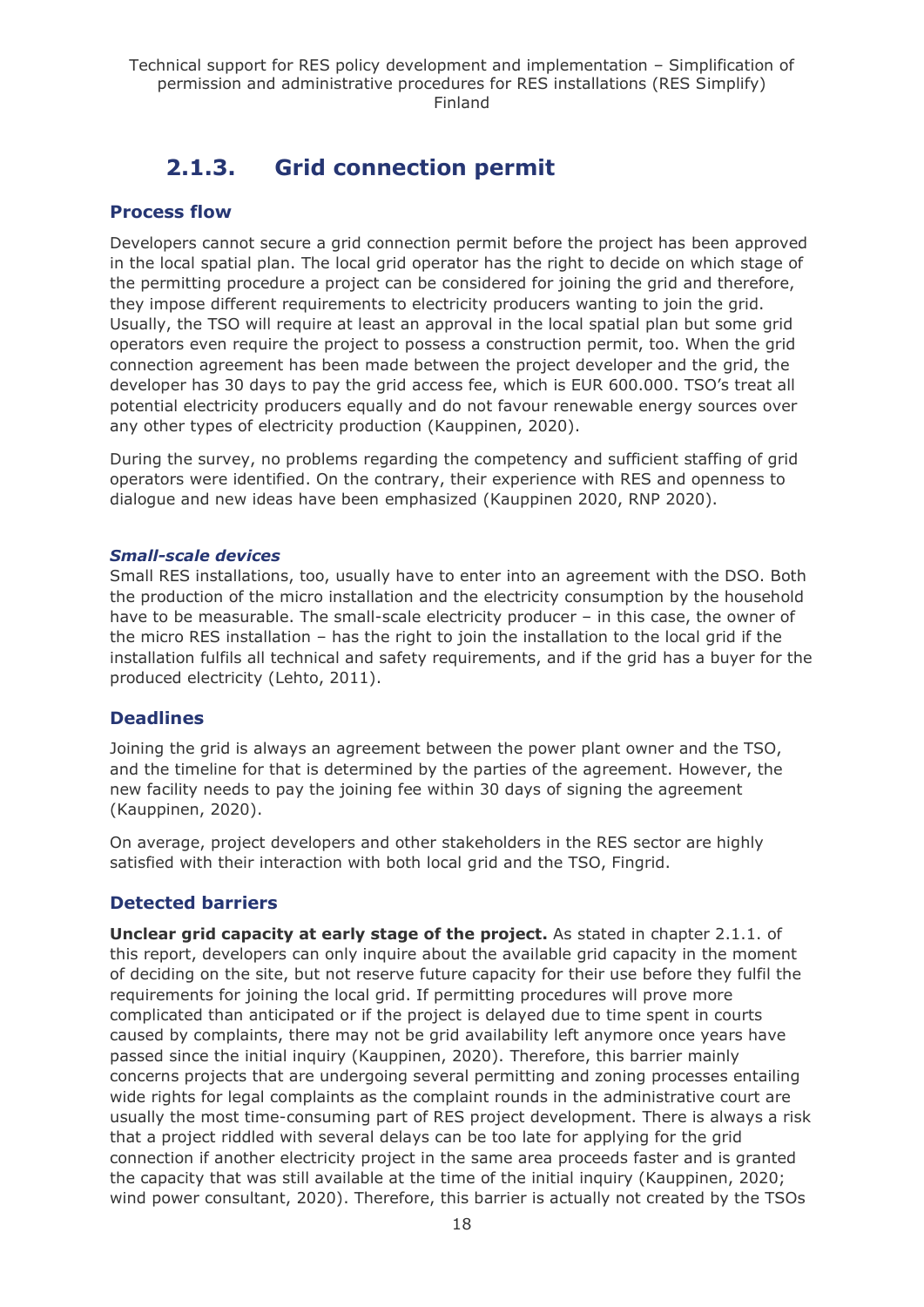themselves but other barriers encountered by the project in other permitting processes, such as continuous complaints, delayed EIAs and construction permits. By solving these barriers, the issue of unclear grid capacity would also diminish in relevance.

## **Identified good practice**

**Smooth interaction with DSOs.** During the survey, the stakeholders expressed a high overall level of satisfaction with their interaction with the DSOs and the TSO, Fingrid (Kauppinen, 2020; RNP, 2020). Both levels of grid administration and development are regarded as fluent and transparent. Fingrid is very willing to enable connection of the fast-growing wind power sector to the grid. The good communication between RES installations and Fingrid has developed through years of cooperation and being open to each other's needs, leading to mutual benefit. Stakeholders in the wind power sector emphasized the grid's willingness to being updated about the future prospects of the wind power sector, and its interest in being notified about projects that are still in development or planning stages. Project developers have a good working relationship with Fingrid, enabling them to have conversations about the future development of the main grid and access to it together. Fingrid is willing to make reparations to the grid in order to ensure access to wind power facilities. Unlike local grid operators, Fingrid also has a clear and consistent pricing system (RNP, 2020).

## **2.1.4. Corporate legal fiscal**

## <span id="page-18-0"></span>**Process flow**

### *Wind power compensation area*

There is a special wind power compensation area located in coast of the Bay of Bothnia, where wind power projects are not required to consult the Finnish Defence Forces regarding potential wind power projects. The area has already been pre-mapped for the purpose (Act 490/2013). The wind power sector and the Defence Forces have established wind power compatible military technology in the compensation area, which obligates the owner of every new wind farm built in the area to pay a fee to the Energy Authority. The fee is paid in five yearly instalments. If the total of wind power fees collected from the compensation area exceed the compensation, some of the excessive payments can be paid back to the electricity producers. The Act can be amended by adding other special compensation areas in the future.

## **Deadlines**

#### *Wind power compensation area*

The first out of five instalments of the compensation fee will be due six months from the announcement to the Energy Authority of beginning commercial electricity production activities (art. 6-7 Act 490/2013).

### **Detected barriers**

The wind power compensation area system is rather new and thus no barriers related to this process were identified.

## **Identified good practice**

No good practice related to this process was identified.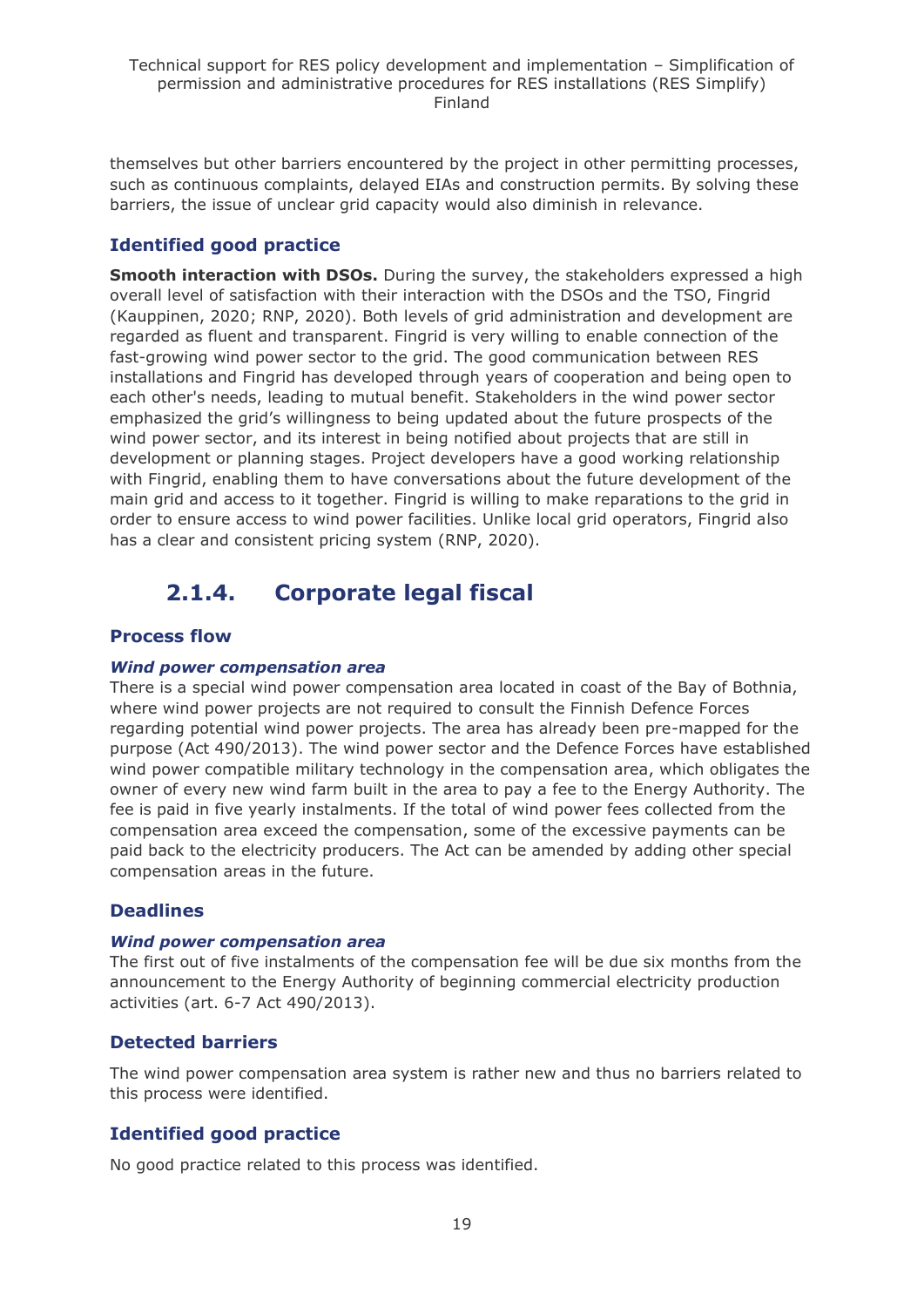## <span id="page-19-0"></span>**3. Use of IT systems**

Several Finnish permitting authorities have electronic application portals or other systems in place. In general, Finland is currently undergoing a transition period from paper to online applications, and in many cases, both electronic and paper applications are allowed.

Water permits and environmental permits can be applied in the Regional State Administrative Agency online portal<sup>1</sup>. Supplementing documents can also be uploaded there, if required by the authority. In addition, there is a separate online portal "YLVA" for monitoring and reporting on already acquired environmental permits (Aluehallintovirasto, 2017).

There is also an online portal for applying for construction permits (Lupapiste.fi, 2020). Since municipalities have a high level of administrative autonomy in Finland, the portal system is not used in all municipalities yet; only those who have already joined the system. All stages of the application procedure can be realised in the portal, starting from the pre-application consultation with the municipal authorities to receiving the competent authority's decision. Public hearings and neighbour consultations can also be submitted to the portal (Lupapiste.fi, 2020).

Since the new joint procedure entered into force in September 2020, several permitting procedures can be conducted simultaneously but only if the applications are submitted using online application portals (art. 7 Act 764/2019). Since the system is brand new, stakeholders were not able to comment its functionality yet.

RES sector stakeholders expressed their dissatisfaction with the current condition of use of electronic systems in permitting processes. Firstly, there are country-wide inconsistencies with adopting these systems: some municipalities have smooth electronic procedures whereas others have none (Lupapiste.fi, 2020). Furthermore, the existing systems are not sufficiently incorporated and harmonised, and the same information has to be submitted separately to each system. As an example of the latter issue, there are different types of environmental permits (district heating operator, 2020). As it stands, the one-stop-shop principle is not yet functional in Finland. Systems are constantly being developed and enhanced but the pace of the change has not struck RES sector actors as impressive, yet.

## <span id="page-19-1"></span>**4. Complaint procedure**

As a rule of thumb, there are two different kinds of official complaint procedures applicable to RES permitting: spatial planning and different environmental permit processes entail wide public rights to complain about the decisions made, whereas construction permitting only ensures this right to those directly impacted by the potential building and its construction works. More detailed descriptions of these complaint procedures can be found below. The most notable recent change is that the new Administrative Judicial Procedure Act, which entered into force in early 2020, does not automatically allow the plaintiff to challenge the Administrative Court ruling in Supreme Administrative Court in spatial planning and environmental matters anymore (art. 108, Administrative Judicial Procedure Act). Previously, there was a wider right of appeal against the Administrative Court decisions.

<sup>&</sup>lt;sup>1</sup> Online portal for all permits from regional administration: <https://sahkoinenasiointi.ahtp.fi/fi/>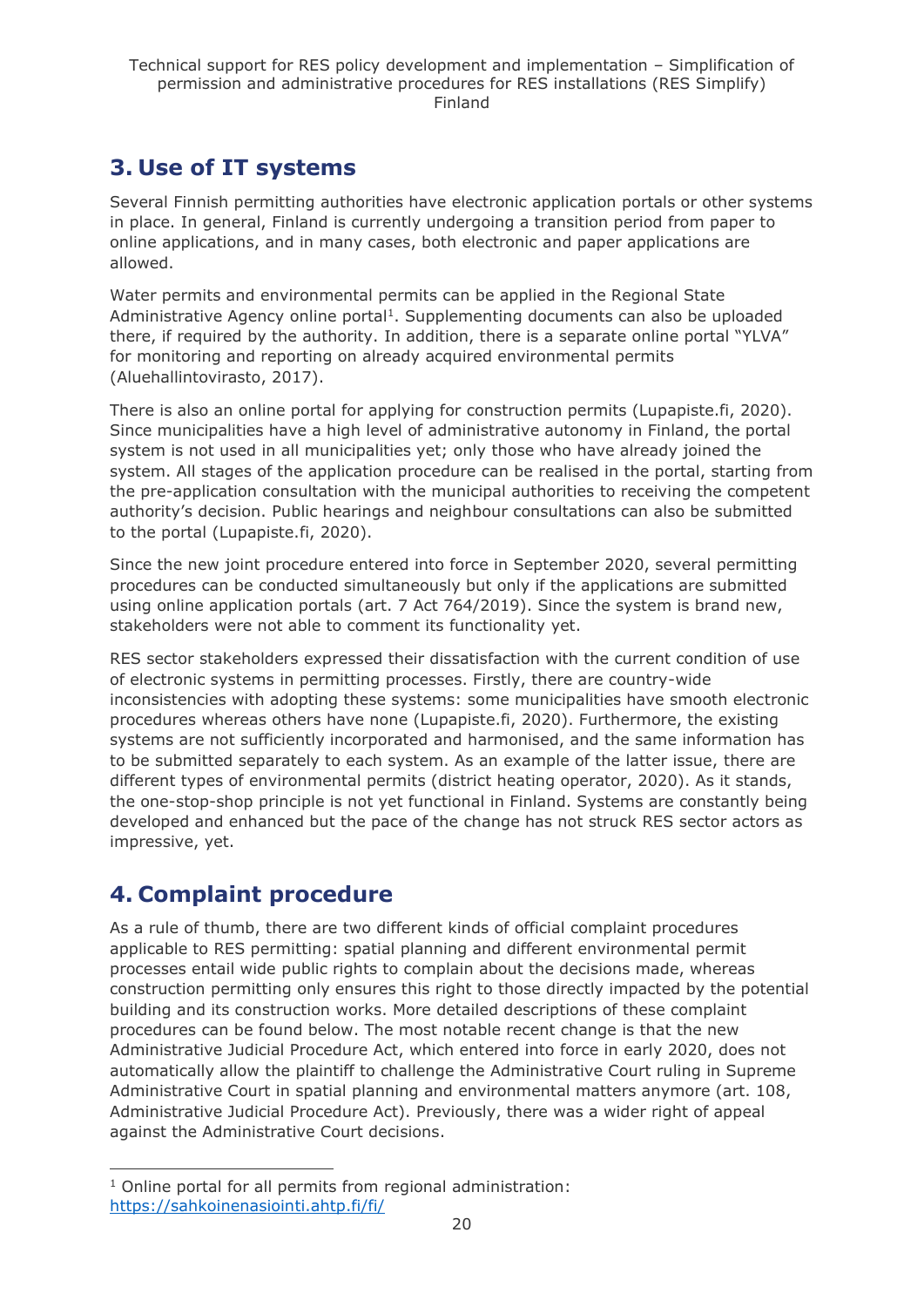The Defence Forces consultation process, which impacts wind power projects, is not a permitting procedure but a consultation, and does not grant the developer any right of appeal, which has been considered as problematic and intransparent by the wind power sector (wind power consultant, 2020; Kauppinen, 2020; RNP, 2020).

### *Spatial planning*

There are wide complaint rights connected to zoning in Finland and the complaint procedure is described in the Land Use and Building Act. First, relevant stakeholders, such as land owners and neighbours, need to be consulted after drafting the zoning proposal. At this stage, the proposal also needs to be published for 14-30 days (depending on the gravity of changes made in the zoning plan), and all residents of the municipality have the rights to comment on it. After the municipal zoning board decision, all resident of the municipality have the right to submit a complaint to the regional Administrative Court on the decision. Complaints on the municipal zoning boards' decision are submitted to the regional Administrative Courts. There are six administrative courts in the country. All municipality residents have the right to submit a complaint – not only those directly affected by the change in the spatial plan. No specific reason for filing a complaint is needed. If the complaint is rejected by the Administrative Court, the change in the spatial plan will become effective immediately. Most complaints submitted to Administrative Courts by municipality residents are unsubstantial and are rejected. The Administrative Court ruling can only be appealed if the ruling entails the right to do so (art. 108, Administrative Judicial Procedure Act).

## *EIA*

The EIA procedure is not a permit *per se*, which is why the results of an EIA cannot be appealed – their sufficiency can in connection of a proper permitting procedure, i.a., environmental permit, or the decision to conduct an EIA, taken by the local Centre for Economic Development, Transport and Environment.

The project developer can appeal the decision local Centre for Economic Development, Transport and Environment whether the project is subject to an EIA (art. 37 EIA Act). The appeal is lodged in the regional Administrative Court.

The local Centre for Economic Development, Transport and Environment is entitled to appealing a permit decision (i.a., environmental permit) involving an EIA on the grounds of an insufficiently executed EIA (art. 34 EIA Act). Similarly, all other stakeholders with a complaint right with the permitting decision involving an EIA can appeal to an insufficient EIA in their complaint (art. 34 EIA Act).

### *Environmental permit(s), including water permit*

If the applicant disagrees with the authority's decision, it can challenge the decision legally within 30 days of issuing the decision – very similarly to the spatial planning complaint procedure (Ymparisto.fi, 2020). In a similar manner, those potentially impacted by the activities caused by the applicant's project can issue a complaint against a decision they are unhappy with, as well as registered associations or organisations advocating for the protection of health, environment or nature, government authorities, the Sámi parliament or the Skolt Sámi representative body if the action permitted by the environmental permit would endanger Sámi rights (art. 191 Environmental Protection Act. The complaint will be addressed in the Administrative Court of Vaasa. The decision of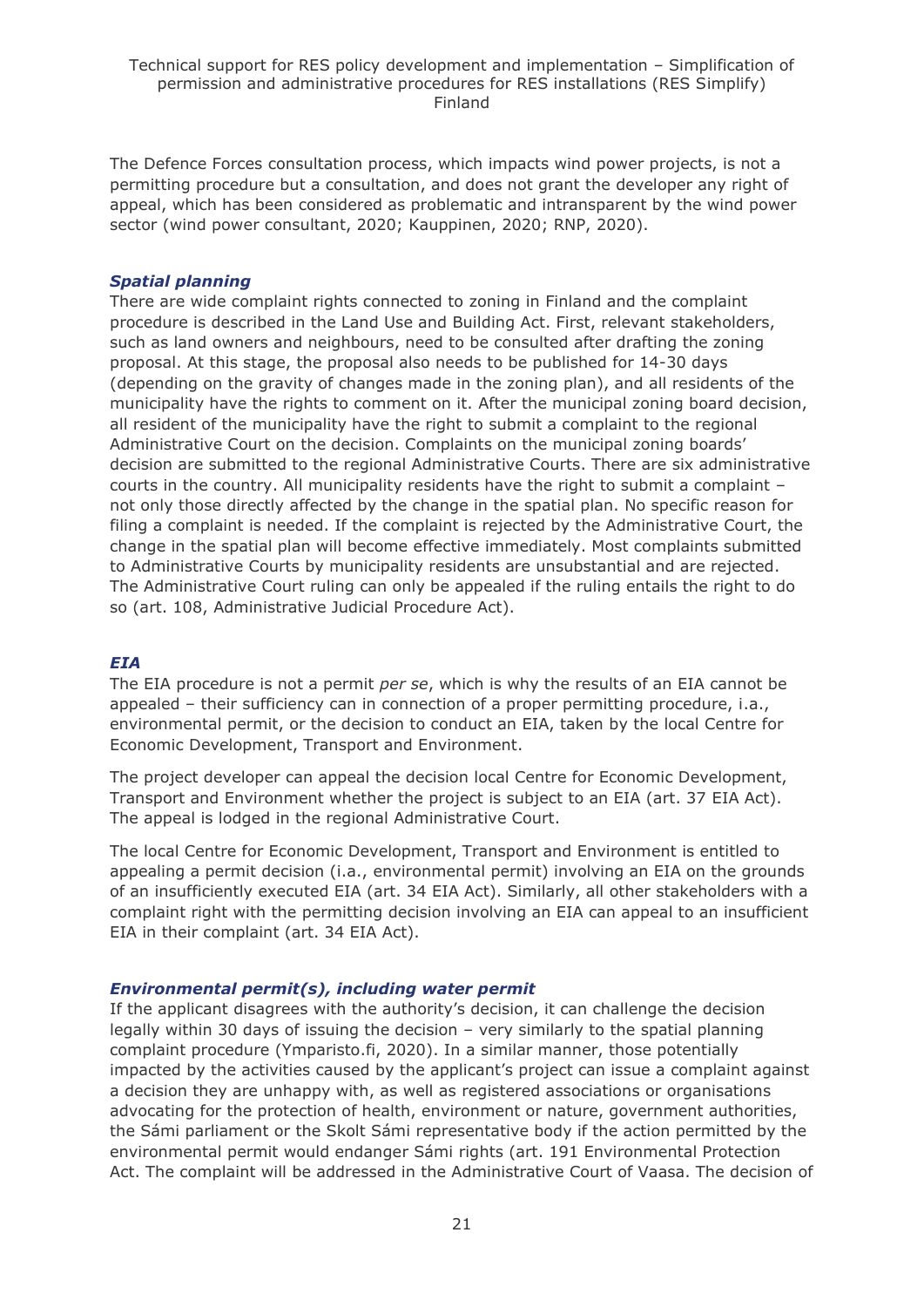the Administrative Court can be challenged in the Supreme Administrative Court, if the court has granted the right to do so (art. 108, Administrative Judicial Procedure Act).

#### *Construction/action/demolition permit*

Unlike zoning and EIAs, the construction permitting procedure does not include a universal right for complaint. Once the construction permit has been granted, there are two ways to appeal it: an appeal, or a demand for rectification.

If the decision was taken by a municipal authority and not a political entity (e.g., a municipality construction board), the decision cannot be appealed but a demand for rectification can be lodged within 14 days of taking the decision (art. 187 Land Use and Building Act). The demand for rectification means that the authority re-examine the decision at hand. If the new decision is taken by a politically appointed body and not the municipal building inspection authority, it is possible to proceed to a proper appeal procedure.

Only Land Use and Building Act decisions taken by politically appointed bodies can be appealed. The right to appeal a Land Use and Building Act-related decision is not universal: an appeal can be lodged by a neighbour, owners of property that are directly affected by the project, or anyone, whose rights or benefits are directly affected by the project, or a municipality. The complaint needs to be filed to the regional administrative court within 30 days of granting the construction permit. Complaints can also be filed if there is a reason to suspect misconduct or non-compliance with administrative procedures during the permitting process. If the complaint is turned down in court, the issuer is subject to a fee of EUR 250 in an administrative court and EUR 500 in the Supreme Administrative Court (Ymparisto.fi, 2017).

### *Deviation decision (construction permit)*

The deviation decision made by the municipality can be legally challenged by neighbours or others directly impacted by the applicant's construction project. Registered environmentalist or nature conservation associations that operate in the area are also qualified to issue a complaint. The complaint has to be filed to the regional administrative court within 30 days of making the decision. The administrative court ruling can only be brought to Supreme Court if the Supreme Court has granted the permission to do so in that particular case (Ymparisto.fi, 2020b).

## <span id="page-21-0"></span>**5. Specific features to ease administrative procedure**

Table 2 below provides information on the existing specific features to ease administrative procedures in Finland.

| <b>Specific feature</b> | <b>Existing</b> | <b>Short description</b>                                                                                                                                                                                                                                                                                                                                                                                                                                                 |
|-------------------------|-----------------|--------------------------------------------------------------------------------------------------------------------------------------------------------------------------------------------------------------------------------------------------------------------------------------------------------------------------------------------------------------------------------------------------------------------------------------------------------------------------|
| Simultaneous procedures | yes             | Since September 2020, it has been possible to<br>combine and harmonise construction permit and<br>different environmental permit processes (Act<br>764/2019). In the joint procedure, all applications<br>are submitted electronically to the competent<br>authorities and systems at the same time, the<br>applicant can provide supplements to the different<br>applications on one go, public hearings for all the<br>processes are organised simultaneously, and the |

*Table 2: Specific features to ease administrative procedures*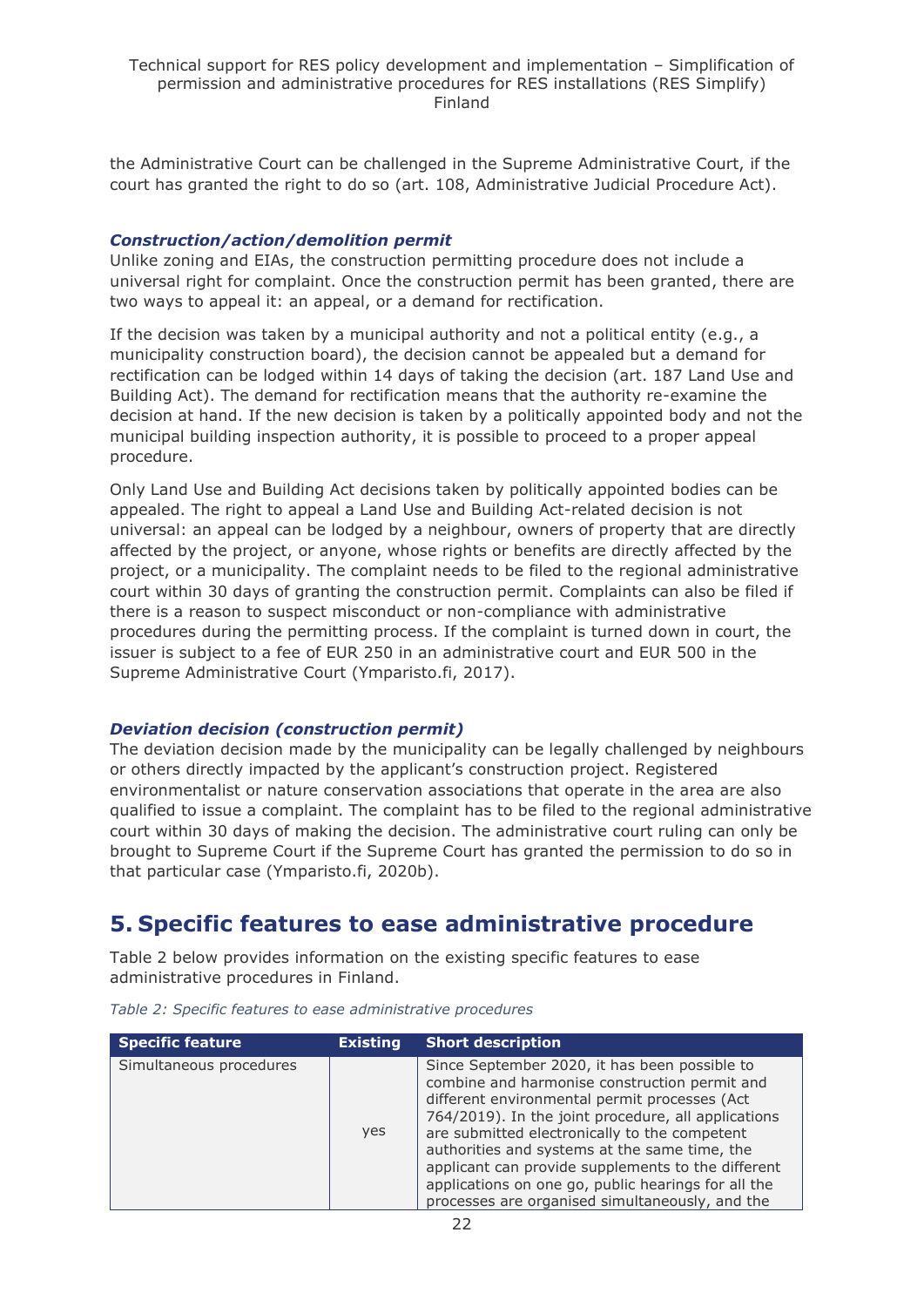|                                                       |     | decision will be given simultaneously. The fact that<br>the joint procedure option exists does not mean the<br>applicant is obliged to participate in it: all permits<br>can still be applied for individually.                                                                                                                                              |
|-------------------------------------------------------|-----|--------------------------------------------------------------------------------------------------------------------------------------------------------------------------------------------------------------------------------------------------------------------------------------------------------------------------------------------------------------|
| National contact points and<br>one-stop-shops         | yes | A perfect one-stop-shop system does not exist yet<br>but in the new, harmonised procedure, one<br>authority is assigned to coordinate the combined<br>permit process from the beginning. The authority is<br>either the Regional State Administrative Agency or<br>the municipal environmental authority, depending<br>on the permits needed (Act 764/2019). |
| Application of $2+1$ and $1+1$<br>rules               | no  |                                                                                                                                                                                                                                                                                                                                                              |
| Simple notification<br>procedure                      | no  |                                                                                                                                                                                                                                                                                                                                                              |
| Pre-planning                                          | no  |                                                                                                                                                                                                                                                                                                                                                              |
| Pre-application consultation                          | yes | Before initiating the joint procedure codified in Act<br>764/2019, the applicant and the competent<br>authority will hold a meeting to discuss the<br>applicable permits and the necessary documents.                                                                                                                                                        |
| Project acceptance<br>measures                        | no  |                                                                                                                                                                                                                                                                                                                                                              |
| Measures to streamline<br>litigation by third parties | no  |                                                                                                                                                                                                                                                                                                                                                              |
| Other                                                 | no  |                                                                                                                                                                                                                                                                                                                                                              |

## <span id="page-22-0"></span>**6. Indicators to measure the performance of the overall process**

Table 3 below provides information on the indicators to measure the performance of the overall administrative and grid connection process in Finland.

|  |  | Table 3: Performance indicators to assess administrative and grid connection processes |  |  |
|--|--|----------------------------------------------------------------------------------------|--|--|
|  |  |                                                                                        |  |  |

| <b>Performance indicator</b>                                                                           | <b>Description</b>                                                                                                                                                                                                                                                                                                                                                                                                                                                                                                                                 |
|--------------------------------------------------------------------------------------------------------|----------------------------------------------------------------------------------------------------------------------------------------------------------------------------------------------------------------------------------------------------------------------------------------------------------------------------------------------------------------------------------------------------------------------------------------------------------------------------------------------------------------------------------------------------|
| Average response time by<br>the competent authorities<br>and TSO/DSO for grid<br>connection procedures | N.A.                                                                                                                                                                                                                                                                                                                                                                                                                                                                                                                                               |
| Process duration                                                                                       | According to the Finnish Wind Power Association, the average<br>length for process duration for onshore wind parks larger than 10<br>turbines is 2-4 years, depending on which permits are required<br>and how much spatial planning is needed.                                                                                                                                                                                                                                                                                                    |
| Project approval rates                                                                                 | N.A.                                                                                                                                                                                                                                                                                                                                                                                                                                                                                                                                               |
| Costs of administrative<br>processes                                                                   | Usually, the applicant is responsible for covering the costs of all<br>assessments and public hearings. Municipalities are generally<br>responsible for the costs of spatial planning. However, sometimes<br>municipal authorities require the developer to contribute to the<br>costs caused by spatial planning undertaken when including their<br>project into the zoning plan. The costs of a construction permit<br>vary based on the relevant municipality, necessary public<br>hearings and assessments, the size of the construction, etc. |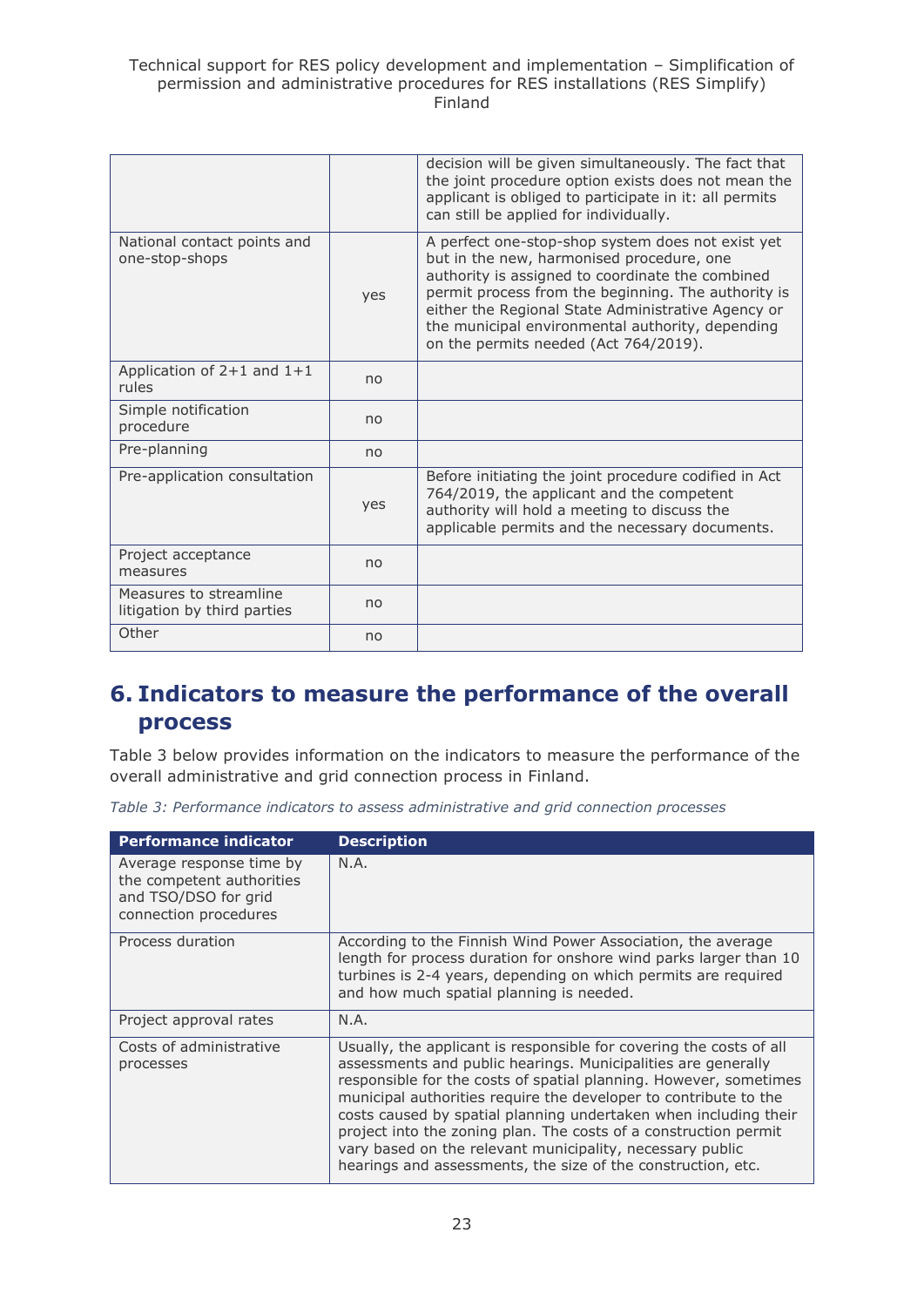|                                                 | The cost of grid connection is EUR 600.00, and in addition, in<br>some cases, the project developer is responsible for constructing<br>new cables necessary to join the installation to the grid (this is<br>the case with, for example, onshore wind parks).                                                                                                                                                                                                                                                                                                                                                                                                                                                                                                                              |
|-------------------------------------------------|--------------------------------------------------------------------------------------------------------------------------------------------------------------------------------------------------------------------------------------------------------------------------------------------------------------------------------------------------------------------------------------------------------------------------------------------------------------------------------------------------------------------------------------------------------------------------------------------------------------------------------------------------------------------------------------------------------------------------------------------------------------------------------------------|
| Share of permits that are<br>legally challenged | Approx. 70% (onshore wind) and less than 10% of complaints<br>are valid.                                                                                                                                                                                                                                                                                                                                                                                                                                                                                                                                                                                                                                                                                                                   |
| Share of legal challenges<br>that are overruled | 90%                                                                                                                                                                                                                                                                                                                                                                                                                                                                                                                                                                                                                                                                                                                                                                                        |
| Stakeholder interests                           | Most permitting processes, including spatial planning and<br>environmental impact assessment, include compulsory<br>stakeholder hearings embedded in the permitting process itself<br>and are codified in all relevant pieces of legislation (e.g. art. 43-<br>44 Environmental Protection Act). All relevant stakeholders are<br>required to be notified as the permitting process starts and to<br>comment on the planned project before any decisions are made.<br>In all but construction permitting, these rights are relatively wide<br>and almost all actors in the area count as stakeholders, varying<br>from environmentalist organisations to local residents.<br>Furthermore, the same stakeholders have the right to appeal the<br>permitting decision once it has been made. |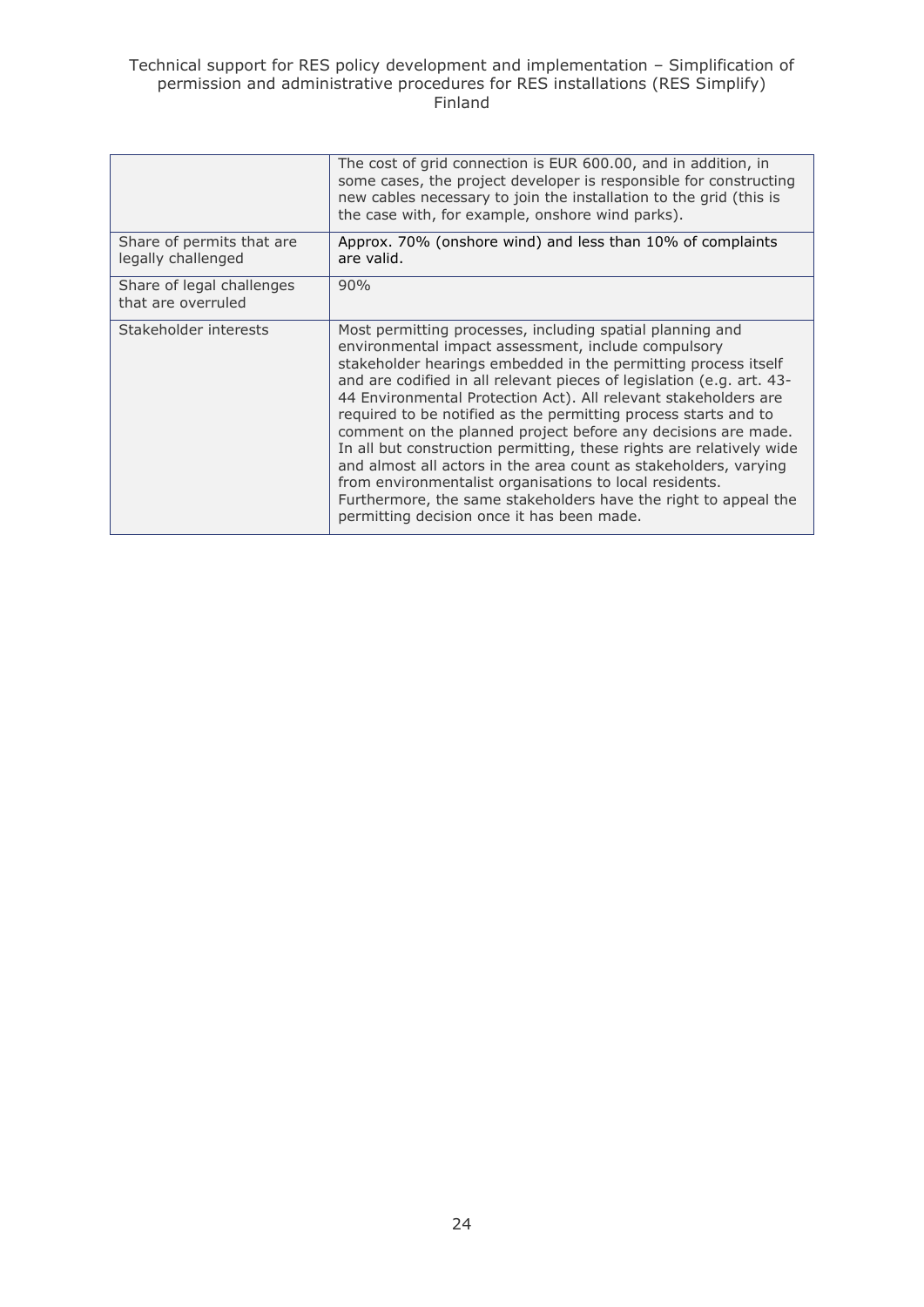## <span id="page-24-0"></span>**References**

- Aluehallintovirasto, 2017. Yleisohjeet vesilain ja ympäristönsuojelulain mukaiset hakemusasiat. [online] Available at: [<http://www.avi.fi/web/avi/vesilain\\_ja\\_ymparistonsuojelulain\\_mukaisten\\_hakem](http://www.avi.fi/web/avi/vesilain_ja_ymparistonsuojelulain_mukaisten_hakemusasioiden_yleisohjeet) [usasioiden\\_yleisohjeet>](http://www.avi.fi/web/avi/vesilain_ja_ymparistonsuojelulain_mukaisten_hakemusasioiden_yleisohjeet) [Accessed 13 November 2020].
- Defence Forces, 2020a. Tuulivoimahankkeet. [online] Available at: [<https://puolustusvoimat.fi/tuulivoimalahankkeet>](https://puolustusvoimat.fi/tuulivoimalahankkeet) [Accessed 11 November 2020].
- Defence Forces, 2020b. Puolustusvoimat antaa lausuntoja tuulivoimahankkeista. [online] Available at: [<https://puolustusvoimat.fi/tuulivoimaloiden-lausuntoprosessi>](https://puolustusvoimat.fi/tuulivoimaloiden-lausuntoprosessi) [Accessed 11 November 2020].
- Jylhä, S., 2017. Tuulivoimaloiden ympäristövaikutusten ohjeet ja selvitykset Katsaus.
- Lehto, I., 2011. Sähköntuotantolaitoksen liittäminen jakeluverkkoon. Energiateollisuus oy online guidance material. Available at: [<https://www.oulunenergia.fi/sites/default/files/attachments/et\\_ohje\\_sahkontuot](https://www.oulunenergia.fi/sites/default/files/attachments/et_ohje_sahkontuotantolaitoksen_liittaminen_jakeluverkkoon_1.pdf) [antolaitoksen\\_liittaminen\\_jakeluverkkoon\\_1.pdf>](https://www.oulunenergia.fi/sites/default/files/attachments/et_ohje_sahkontuotantolaitoksen_liittaminen_jakeluverkkoon_1.pdf) [Accessed 27 November 2020].
- Lupapiste.fi, 2020. Rakennuslupa pähkinänkuoressa. [online] Available at: [<https://www.lupapiste.fi/info/rakennuslupa-pahkinankuoressa>](https://www.lupapiste.fi/info/rakennuslupa-pahkinankuoressa) [Accessed 17 November 2020].
- Ministry of Economic Affairs and Employment et al., 2019. Finland's Integrated Energy and Climate Plan. [online] Available at: [<https://ec.europa.eu/energy/sites/ener/files/documents/fi\\_final\\_necp\\_main\\_en.](https://ec.europa.eu/energy/sites/ener/files/documents/fi_final_necp_main_en.pdf) [pdf>](https://ec.europa.eu/energy/sites/ener/files/documents/fi_final_necp_main_en.pdf) [Accessed 26 October 2020].
- RED II Permitting Working Group, 2020. RED II -työryhmän raportti. Available at: [<https://julkaisut.valtioneuvosto.fi/bitstream/handle/10024/8>](https://julkaisut.valtioneuvosto.fi/bitstream/handle/10024/8) [Accessed 26 October 2020].
- Renewables Networking Platform, 2020. Obstacles and Best Practices database. [online] Available at [<https://www.renewables-networking.eu/obstacles>](https://www.renewables-networking.eu/obstacles) [Accessed 17 October 2020].
- Traficom (Finnish Transport and Communication Agency), 2020. Apply for an obstacle permission. [online] Available at: [<https://www.traficom.fi/en/services/apply](https://www.traficom.fi/en/services/apply-obstacle-permission)[obstacle-permission>](https://www.traficom.fi/en/services/apply-obstacle-permission) [Accessed 10 November 2020].
- Tuulivoimayhdistys, 2019. Tuulivoimahankkeen luvitus Suomessa. [online] Available at: [<https://www.tuulivoimayhdistys.fi/media/1397](https://www.tuulivoimayhdistys.fi/media/1397-sty_tuulivoiman_luvittaminen_5_2019.pdf) [sty\\_tuulivoiman\\_luvittaminen\\_5\\_2019.pdf>](https://www.tuulivoimayhdistys.fi/media/1397-sty_tuulivoiman_luvittaminen_5_2019.pdf) [Accessed 27 November 2020].
- Tuulivoimayhdistys, 2020. Tuulivoimaloiden kaavoitus. [online] Available at < [https://tuulivoimayhdistys.fi/tietoa-tuulivoimasta-2/tuulivoimasta](https://tuulivoimayhdistys.fi/tietoa-tuulivoimasta-2/tuulivoimasta-kunnille/tuulivoimahanke/tuulivoimaloiden-kaavoitus)[kunnille/tuulivoimahanke/tuulivoimaloiden-kaavoitus>](https://tuulivoimayhdistys.fi/tietoa-tuulivoimasta-2/tuulivoimasta-kunnille/tuulivoimahanke/tuulivoimaloiden-kaavoitus) [Accessed December 2 2020].
- WindEurope, 2020. Presentation: "Assessing effectiveness for project developers".
- Ymparisto.fi, 2015. Rakennusluvan hakeminen. [online] Available at [<https://www.ymparisto.fi/fi](https://www.ymparisto.fi/fi-fi/asiointi_luvat_ja_ymparistovaikutusten_arviointi/luvat_ilmoitukset_ja_rekisterointi/maankayton_ja_rakentamisen_luvat/Rakennusluvan_hakeminen)fi/asiointi luvat ja ymparistovaikutusten arviointi/luvat ilmoitukset ja rekisteroi [nti/maankayton\\_ja\\_rakentamisen\\_luvat/Rakennusluvan\\_hakeminen>](https://www.ymparisto.fi/fi-fi/asiointi_luvat_ja_ymparistovaikutusten_arviointi/luvat_ilmoitukset_ja_rekisterointi/maankayton_ja_rakentamisen_luvat/Rakennusluvan_hakeminen) [Accessed 27 November 2020].
- Ymparisto.fi, 2017a. Tuulivoimaneuvonta. [online] Available at: [<https://www.ymparisto.fi/fi-](https://www.ymparisto.fi/fi-FI/Elinymparisto_ja_kaavoitus/Elinymparisto/Tuulivoimarakentaminen/Tuulivoimaneuvonta)